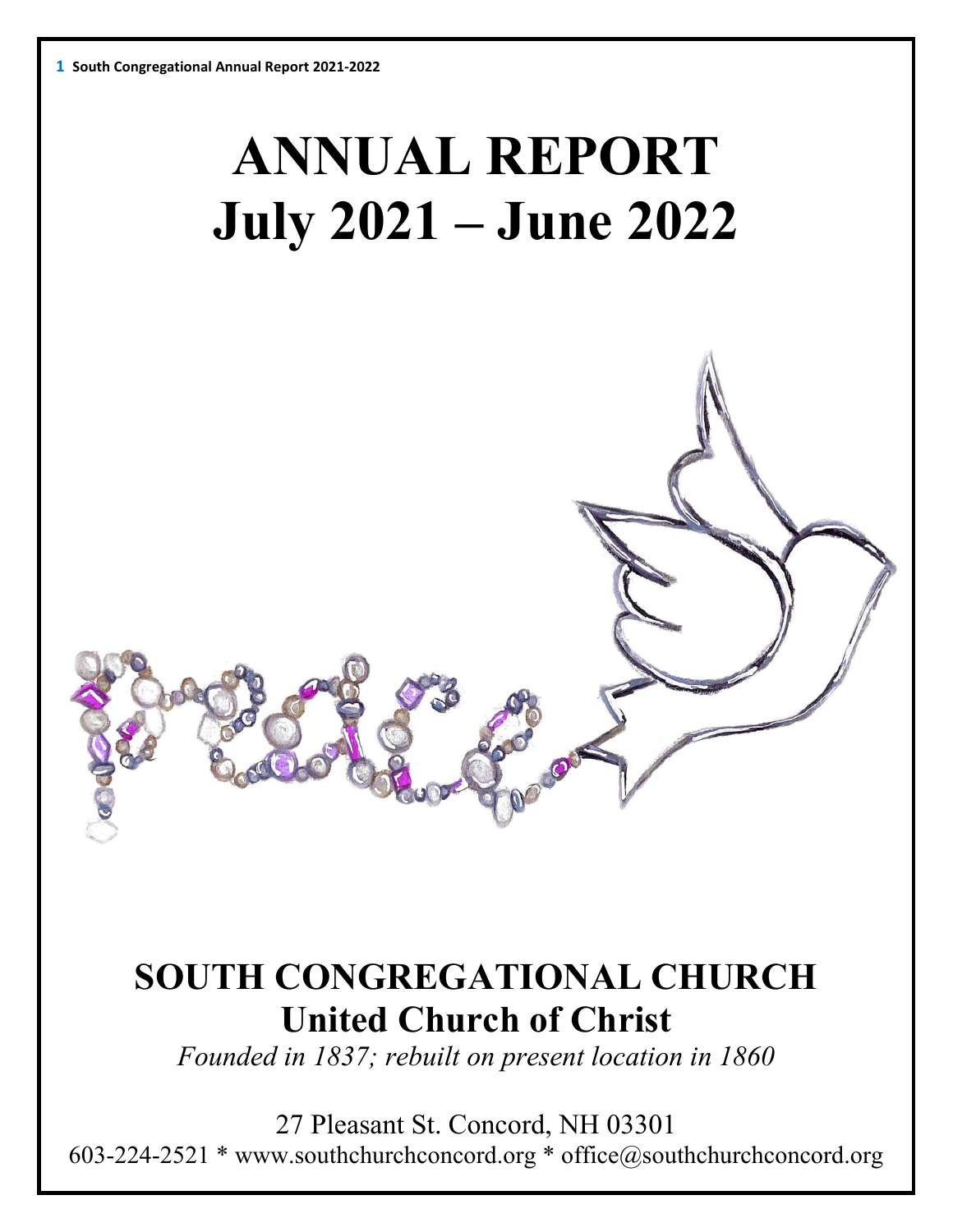#### **2020-2021 South Church Staff**

Rev. Jared Rardin, Pastor

Rev. Sean Dunker-Bendigo, Interim Pastor

Kayla Pingree, Administrator

Sue Berlenbach, Music Director

Alison Nyhan, Director of Christian Education

Abigail Charbeneau, Organist

Carlene Ruesenberg, Handbell Program Director

Walt Irvine, Sexton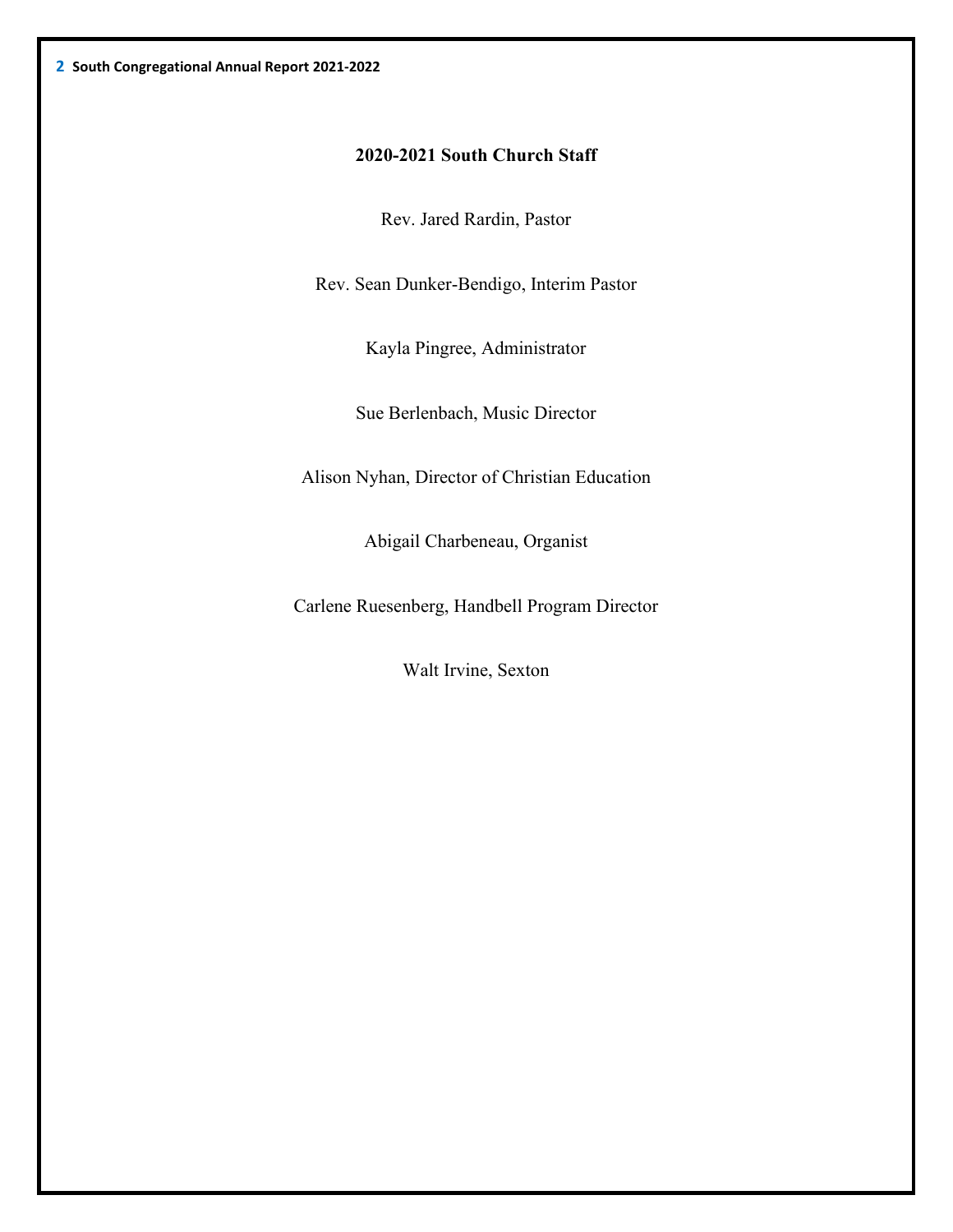# **South Congregational Church** July 1, 2021 – June 30, 2022 **Annual Report**

# **Year in Review**

# **Clergy Reports**

**Pastor (***Rev. Jared A. Rardin)* What a joy, at long last, to come together in-person again to worship God in our beautiful sanctuary and in the uplifting spirit of each other's company this past September! Since then, gradually, and intentionally, we eased our pandemic-related gathering restrictions and as of this moment, masking is optional. Thanks to the staff, volunteers and choirs for their long patience and continued willingness to step up to whatever was needed to keep us connected and move us into a world of hybrid worship and our first-ever hybrid Annual Meeting. Even so, as we speak, our country just passed the grim mark of 1,000,000 people who have died from Covid, and new cases are on the rise.

There was much to celebrate this past year. The Vision and Transition team brought us to a forward- and outward-looking Mission, Vision, and Values Statement. This is, and will continue to be, an exciting and energizing time of the life of the church as we seek to put flesh on the bones of the vision. Special thanks to Sean for his many gifts and for his faithful support and leadership in so many ways. We are hoping to extend his interim with us through January.

Our Racial Justice Action Group led us through the first phase toward becoming a Racial Justice Church of the United Church of Christ, familiarizing ourselves with the nature of white privilege and systemic racism. Thanks to Lynne and Chip Morgan, Janet Zeller, and Toni Callahan for hosting conversations with members of the congregation. We were also glad to welcome back Maurice Tiner on Martin Luther King, Jr. weekend to inspire us in our continuing work. This summer we will screen Tim Wise' movie *White Like Me* during worship and are inviting the congregation to join in the reading of Isabel Wilkerson's book, *Caste*.

This year we had the privilege of hosting Becky Josephson's ordination on April 27, and we rejoice in her call to serve as pastor and teacher of the Canterbury Congregational Church! The members of Worship and Spiritual Life and I have found it deeply meaningful to support Cherie Shaw and Derek Waldron on their journeys toward becoming Members in Discernment with the Merrimack Association. We bid farewell to Israel Cawley, who is now in a similar process in the Jewish faith.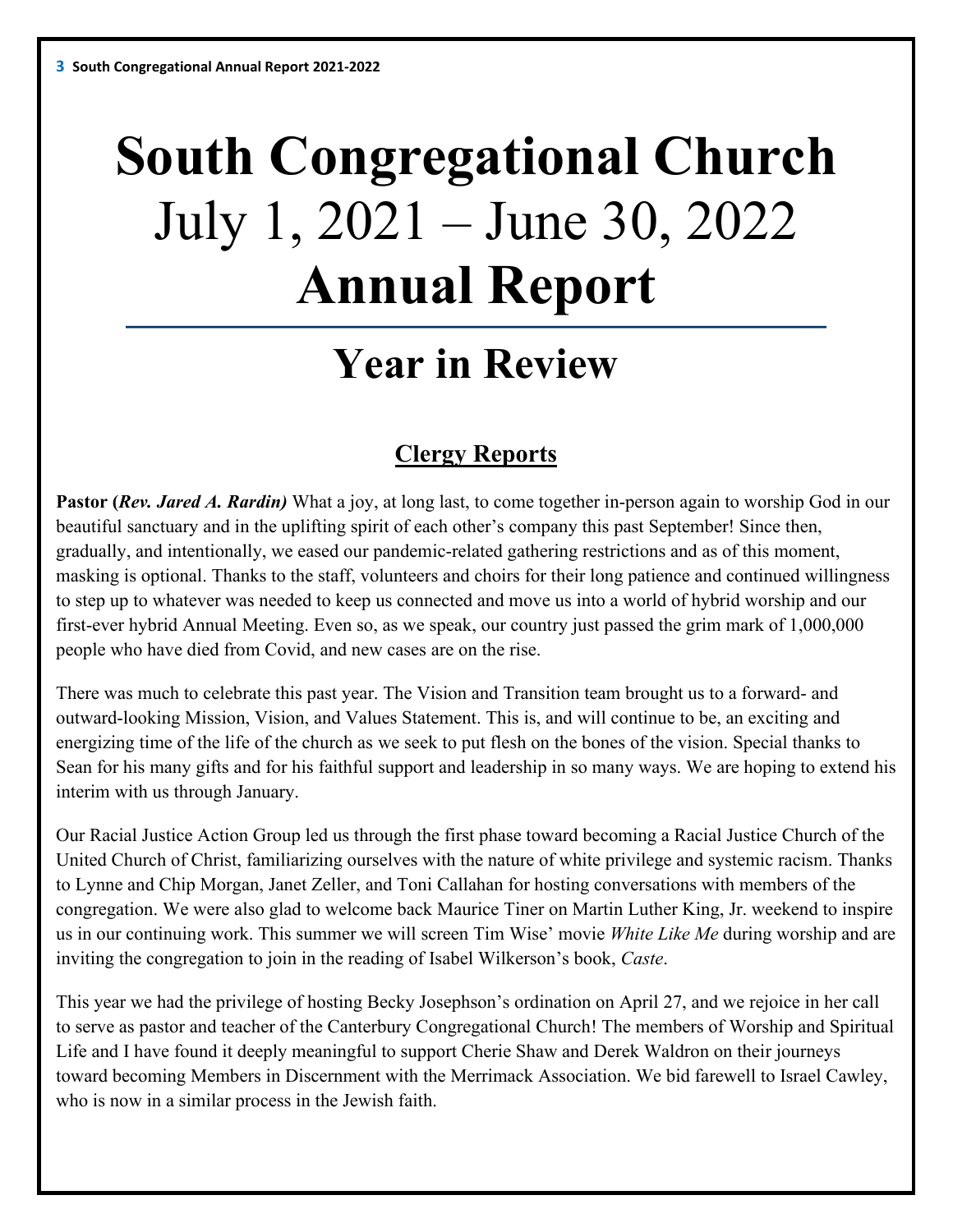With a generous gift of \$100,000 from Thelma Lyon in memory of her grandson Matthew Pingree, we had the funds to purchase a much-needed new in-house sound system and to install new video technology which will significantly enhance our streaming ability. Thanks to Sean and the rest of the tech team for making this happen!

Other celebrations:

- We resumed gatherings of the SAGES.
- In addition to leading Confirmation, I have been a part time support to Julia Wagner, who has led Senior High youth group.
- The *Get Movin' 185 Challenge* is off to a great start, thanks once again to the staff, Laura Knoy, and Zib Correll.
- Although we needed to say farewell to Lou-Ann Poirier and Peg Wenzel, we have been very fortunate to welcome Kayla Pingree as our new and capable Office Administrator.
- Alison and I both celebrated our 20th anniversaries with South Church.

This year was one of much loss. Our hearts and prayers are very much with the people of Ukraine who have lost and suffered so much in the wake of Russia's brutal invasion. Over the course of the year, we celebrated the lives and mourned the deaths of Paula Bradley, Martha Jordan, Carol Dunlap, Matthew Pingree, Bev Estabrook, and Priscilla Giles. We also lost my father in November after his long battle with Parkinson's, and I am grateful to so many of you for the cards and expressions of support and condolence.

One of the central questions of recent months has been what my role as pastor was going to be, especially in light of my Parkinson's. I have been prayerfully in discernment about that question, and I've come to realize that God is calling me to something new, just as God is calling South Church to something new. I have said many times and will say again that I truly love this congregation, and I do not feel called to serve another church in the role of pastor. I do, however, feel the tug of several emerging interests that full-time pastoring has not allowed me time to pursue. So, until further clarity emerges for me, I am calling that next phase of my life "early retirement." In consultation with members of Council, Worship and Spiritual Life, the Transition Team, and the Pastor-Parish Relations Committee, I have chosen to continue leading as your pastor until June 30, 2024. The two-year framework should allow you the needed time to search for and call a new lead pastor and any other clergy leadership South Church desires.

In the meantime, we have much work to do, much love to share in our community, and much Easter hope to offer the world! With thanks to all of you, and especially to our outgoing Council President, Janet Zeller, for her unwavering enthusiasm, initiative, and leadership these past several years!

*In peace and love,*

*Rev. Jared A. Rardin*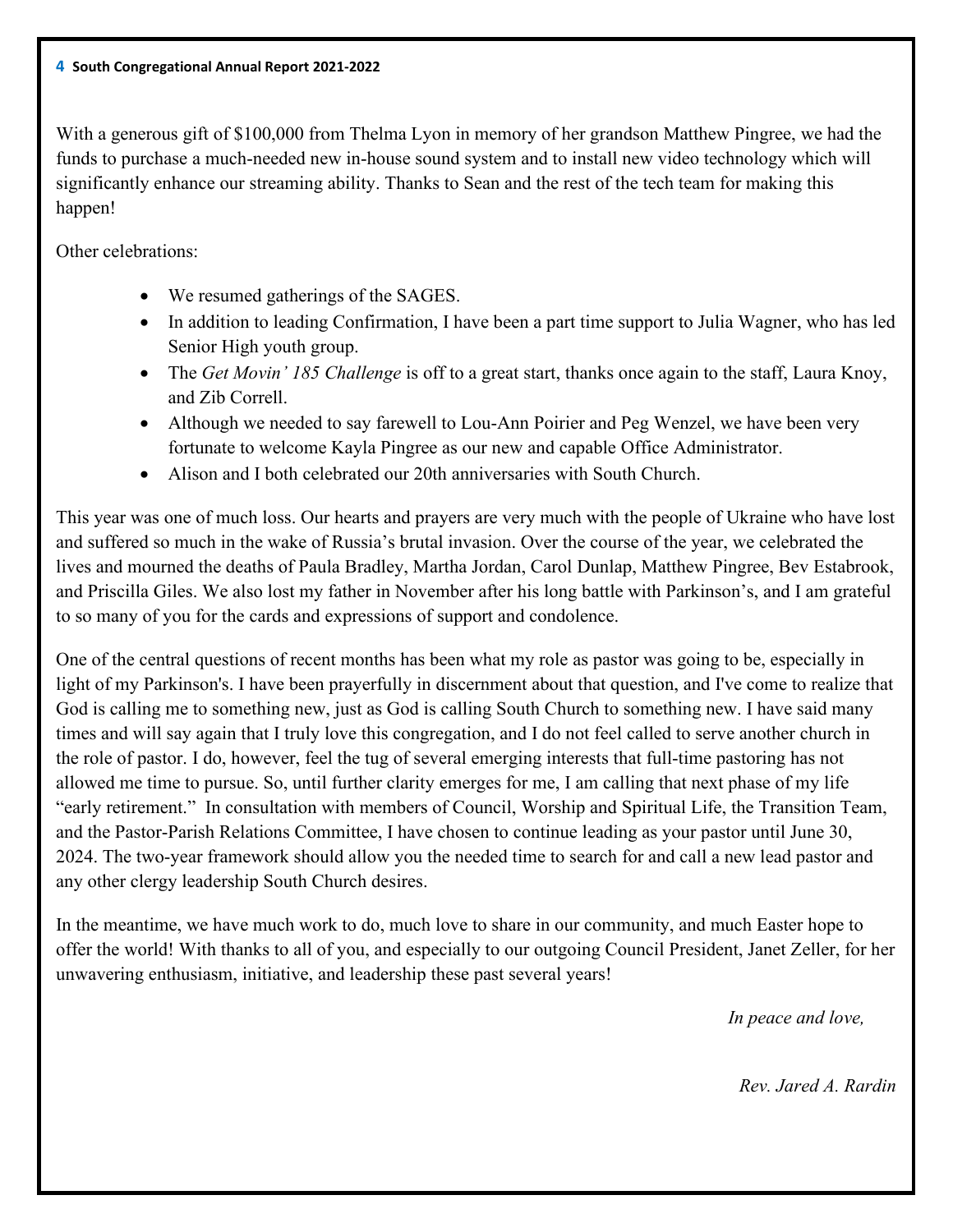**Interim Associate Pastor** *(Rev. Sean Dunker-Bendigo)* The word "liminal" comes from the Latin word "limen," which means threshold. To be in a liminal space means to be betwixt and between. It is a time, place, or state of being when you are on the precipice of something new but not quite yet. It can be an unsettling time of not knowing, so it can feel chaotic or like we are trying to run in molasses. It is a time of metamorphosis and shifting change. It is the Saturday of Holy Week. While liminal time can be unsettling, it is by and far the most significant time of growth.

Over this past year, as a church, we have courageously walked through liminal space and done the critical work of grounding, discovery, and dreaming that such a time requires. Through Jed's leadership, the diligent work of the Vision and Transition Team, and our community's many discussions and contributions, we have celebrated who South Church has been in the past, identified who we are in the present, and envisioned who we want to be in the future. Accomplishing these goals while facing the global pandemic's challenges was no small task and credit is due to our congregation for its creativity and excitement in the process

Much of the work we have accomplished together, our South Church community affirmed and celebrated in the adoption of South Church's new Mission, Vision, and Values statement and with the ongoing and exciting task of putting living them out. The Vision and Transition Team report and recommendations summarize our church's work over this past year and help map out our congregation's bright future. The whole world has shifted and adapted over the past couple of years and South Church is transitioning into its new calling to a changing world. With the Holy Spirit's guidance and the power of the resurrection, we boldly move forward into our new calling.

It is a blessing to serve at South Church. I experience every day the warmth, creativity, dedication, joy, and hope of our community. I am grateful for the work we have accomplished together and excited about what is before us.

*Blessings,*

*Rev. Sean Dunker-Bendigo*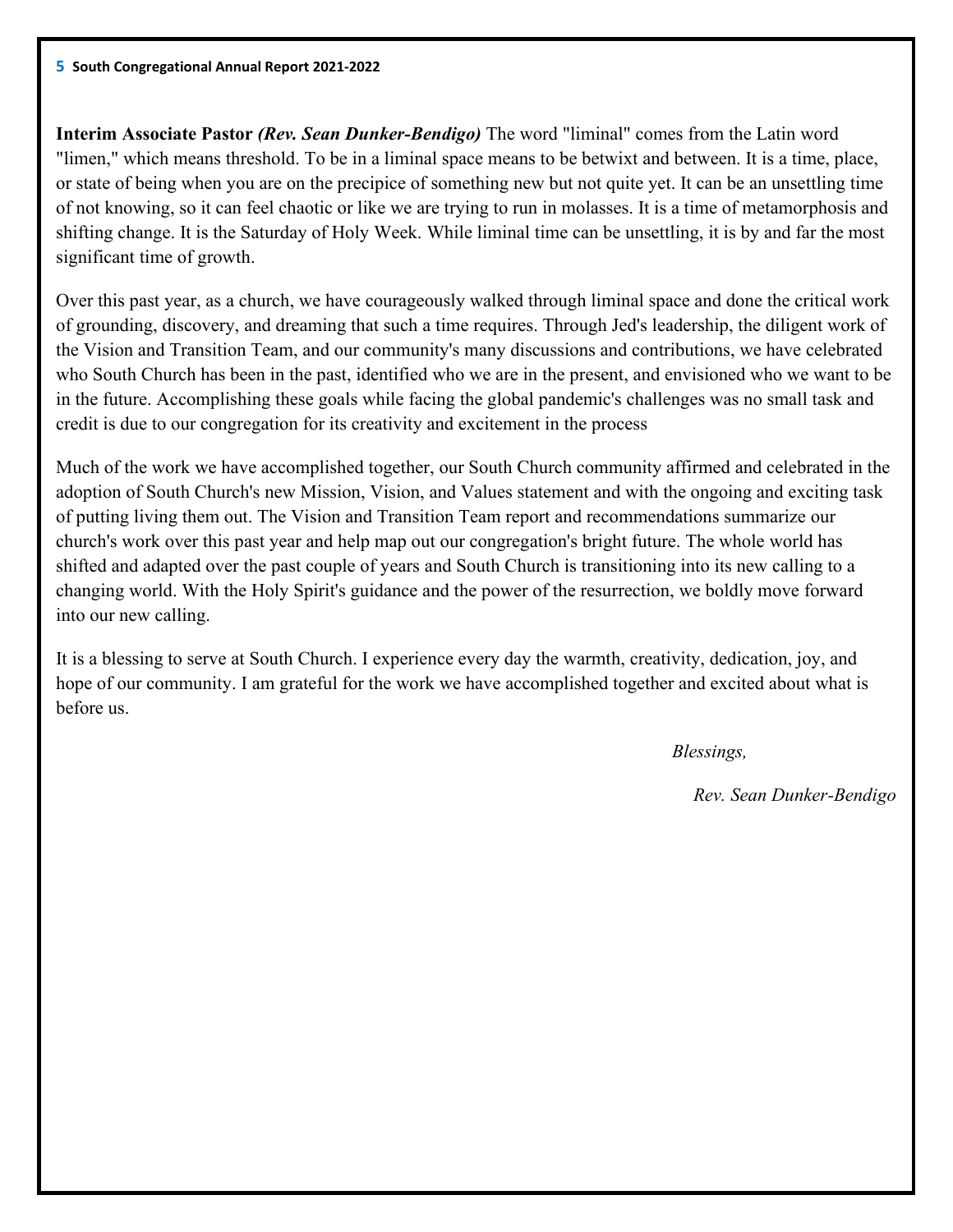# **President's Report**

**President (Janet Zeller)** This has been a year of deep reflection, new beginnings, and joyful in-person worshiping once again. We eased back into worshipping in the sanctuary. At first, alternate pews were closed. With all wearing masks, the choir sang the hymns while the congregation remained silent. Gradually the congregation returned to singing. In time for Easter, our Music Director Sue Berlenbach and the choir returned to singing their beautiful anthems. Throughout the year, Abby Charbeneau has continued to bless us all as she plays the organ and piano. Carlene Ruesenberg and the Memorial Bell Choir have lifted our spirit of worship many times through the year. The three Christmas Eve services were in-person and well attended, by reservation to control the size of the congregation. Easter was a joy-filled, all are welcome worship service. A returning that felt much like prepandemic years.

Since the spring of 2020, South Church has also shared the worship service online via Zoom. This online opportunity continues to serve our Concord congregation and well beyond with South Church friends from other states also joining in the worship. The Church Council has committed to maintaining this online option. Thanks to generous donations, the cameras, microphones, and managing technology have all be upgraded to better serve all. Thanks to the Technology Committee, led by Sean. We're grateful to Walt Irvine, Liz MacClellan, Carlene Ruesenberg, and Alison Nyhan for managing the Zoom connections on Sundays. All South Church committee work has continued via Zoom as well.

The Rev. Sean Dunker-Bendigo, our Interim Pastor, has led the Vision and Transition Team as South Church moves through this time of transition. Through this transition time, we've looked back at who we are as a church and looked ahead; what is the mission of South Church being called to and what leadership do we need to get there? The congregation had a variety of opportunities to share their thoughts on the work South Church is called to do. This healthy, proactive assessment led to a draft Mission, Vision, and Values statement. Following two months of discussions, on February 20, 2022, South Church adopted its new statement of its Mission, Vision, and Values. South Church is now actively living into and energizing that work.

Jed and Sean are a strong team. We are thankful for their calm and steady leadership, counsel, their spiritual challenges for us, and their up-lifting ways. Their creativity and all-around flexibility are gifts. We are also thankful for our creative staff, working hard behind the scenes and creatively finding ways to enrich our worship. South Church is healthy and continues to operate, support our members, and serve as an open and affirming outreach of God's love in these challenging times.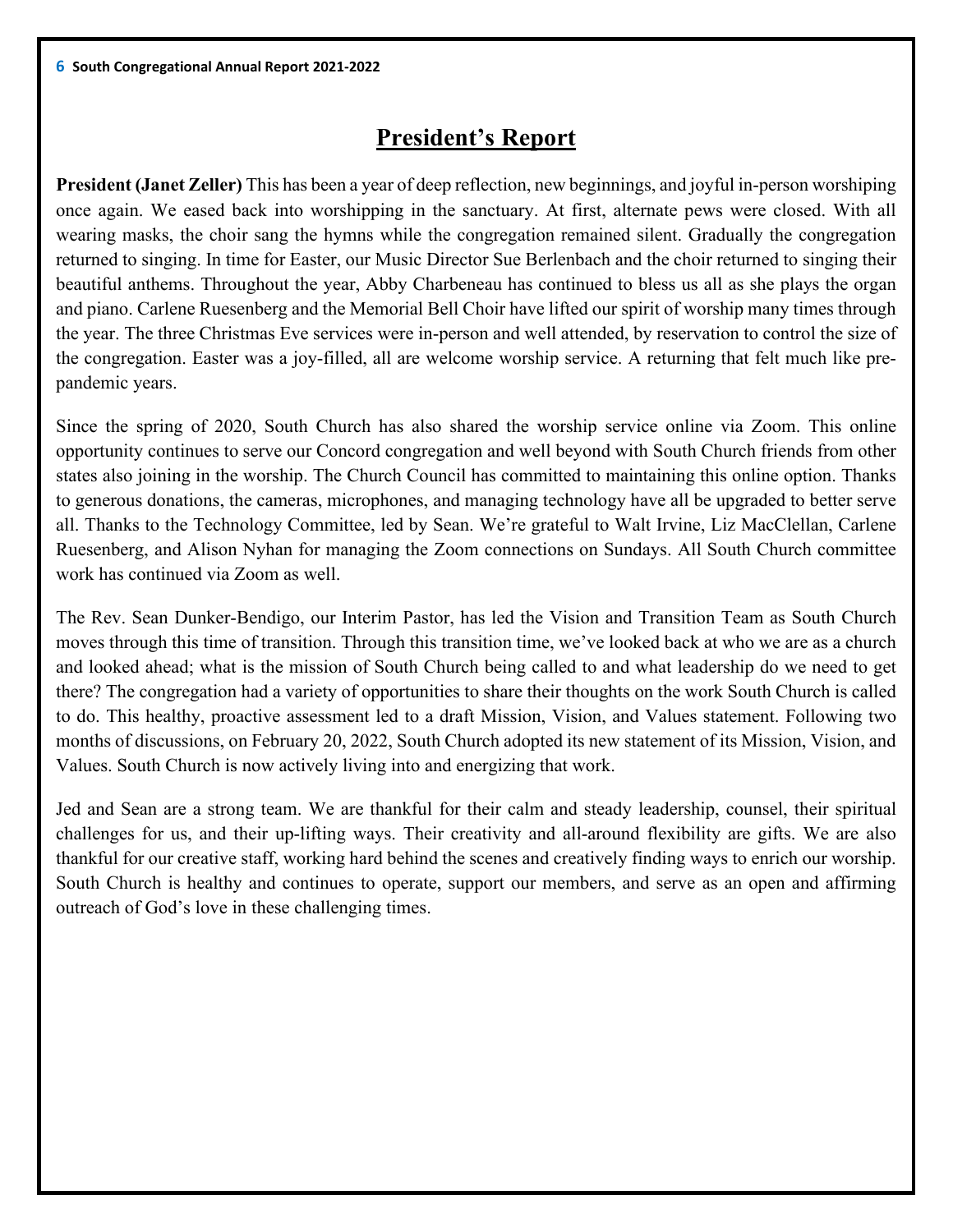# **Staff Reports**

**Church Administrator** *(Kayla Pingree)* My first year at South Church has been a whirlwind of experiences and changes! It has been an absolute pleasure to meet all the kind, generous members of this community and work together as we adapt to these changing times. The staff has supported me throughout this transition; I could not have done it without them!

I began in September of 2021, taking over for Lou-Ann as she began her retirement and worked closely with Alison to distribute Peg's assignments. All these duties were new to me, however, so I will do my best to sum up the major points of the year.

During the fall, I reorganized and updated our member files. This allowed me to familiarize myself with the names and families of the congregation, even if I was unable to meet them in-person! This summer, I hope to create and distribute updated member information forms for the congregation to complete. This will allow me to renew our records with any new addresses, phone numbers, name changes, and volunteer interests.

A major aspect of my job has been updating and maintaining the church website. Although I have some familiarity with web design, this has been a great learning experience! I redesigned our home page to simplify the information and make everything easier to find. I hope to continue to improve this design in the coming year, so I appreciate all feedback from the congregation. Our website is there to help connect our ministry to you; please let me know if there were anything you would like to see!

As Covid restrictions eased (and then tightened, and then eased again), South Church slowly resumed in-person meetings and events. To meet our financial goals, I updated and standardized the church rental prices and policies. This included working closely with our bookkeeper, Karen, to discuss reasonable expectations of utility costs during events. We also resumed many in-person AA meetings and hope to bring even more back as the summer continues.

Each week I have worked on the bulletin, managing pledges and donations, scheduling events, and assisting the pastoral team with any current projects. I enjoy speaking with members of our community every day, and I look forward to seeing even more of you in-person in the upcoming months. Thank you for your patience and kindness!

**Director of Christian Education** *(Alison Nyhan)* How time flies! It's hard to believe that it was twenty years ago I was given a one-year contract to be the Youth Coordinator. My role was to work with the youth groups and the church school program. At that point, I had been working with the Senior High Youth group for three years (as a volunteer) with a great group of advisors and youth. Working with the youth program was exciting and a job I knew I could do; and I welcomed the opportunity to work with the younger children. It was different, but I was up for the challenge.

Five years later, we hired the Minister of Spiritual Growth! As my family was growing, I was ready to change my role to meet the needs of the church (and my family). The plan was that I was to work with the church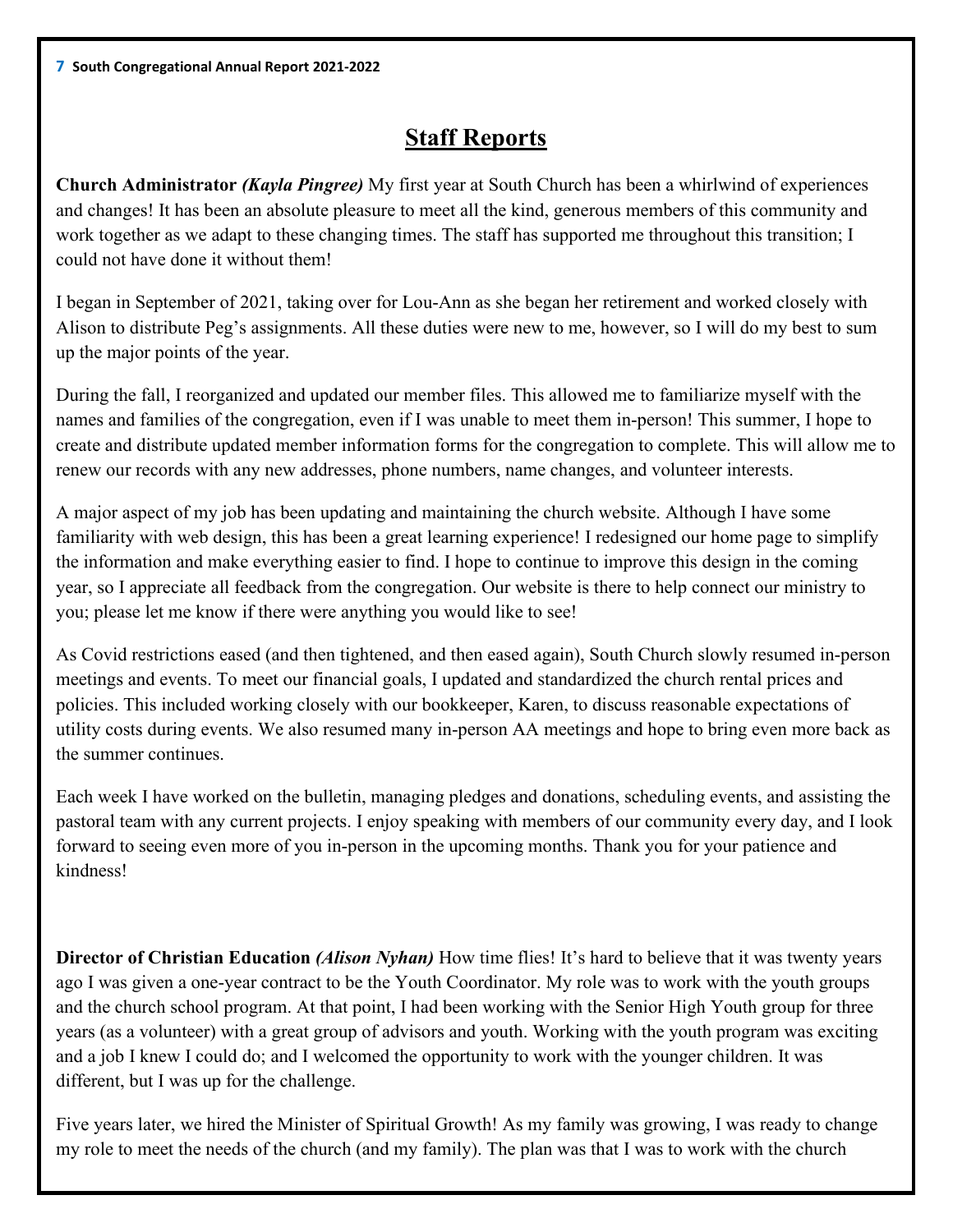school program and provide administrative support for the youth programs as the Director of Christian Education. I was not longer attending youth group meetings and going on mission trips, but I continued to help with the planning of the meetings, fundraising, and trip details. Carlos and I had a great working relationship. As time went by, he naturally did more for the youth groups and I focused on the church school program and families.

When Carlos accepted the call at the First Congregational Church in Pelham, it coincided with the beginning of the Pandemic. Things were changing fast . . . meetings and worship were remote; we were working from home; we were learning how to use computer programs to stay connected; and Carlos was leaving. Of course I was sad to see Carlos leave, but we were also in survival mode with the Pandemic and we rarely saw each other. I never had time to think about it. I do not think I truly realized Carlos' departure until his installation at the Pelham Church two years later. And now, I can say that it's amazing to see someone you enjoyed working with for 13 years; consider him a great friend; and be proud as he thrives in a role he loves in Pelham. Go Carlos!

In addition to Carlos' departure, Lou-Ann and Peg both left. Peg's responsibilities were shifted among our new administrator (Kayla) and myself. While I am still the Director of Christian Education, I have assumed some additional responsibilities. I am now the editor of our bi-weekly electronic newsletter, e-Lation!; help maintain the church website and other social media postings; and recruit volunteers. I have to say, I love my job! This congregation is amazing. I love hearing what you have been doing, knowing how your family is, hearing about your interests, and how you want to be involved in South Church. Kayla and I have developed a rhythm that works as she learns and grows in her role here. She has been a great addition to our team.

Still, I feel like this year our lives were like a wild roller-coaster ride. We were strapped in our seats and had to handle both the highs and lows. It was great that the church year began in-person, but as the Covid numbers fluctuated, all of us had to pivot often and be flexible. We could have the best laid plans, but one case of Covid could take one family out of the picture for ten to twelve days and those plans were tossed up in the air. Often we found ourselves questioning our decisions and prioritizing our choices. Navigating this new normal was never easy, but the resilience of this community still held strong, stronger than we knew we could. Now, at last, we are together!

Molly is in eleventh grade and Colby is in ninth grade at Concord High School. In the fall both the children were excited to return to school in-person. While they still had to wear masks, they were happy to see their friends and teachers face-to-face. As the year progressed the Covid numbers were low, the mask mandate was optional. Molly ran on the CHS Cross Country team, CHS Swim team, and was a distance runner for the CHS Track and Field team. Molly continued to be a strong participant on each team. Molly would like to attend college after she graduates in 2023 and we have started visiting a few colleges. It's hard to believe that this time next year we will know where Molly will be attending in the Fall of 2023. Colby participated on CHS's freshmen football team, Manchester Monarch's hockey team, the JV CHS hockey team, and played Babe Ruth baseball. Colby likes each sport he plays, but he really took to football. As you know, Kevin has been coaching football for over 20 years and it has been a part of our family life since before the children were born. However, Colby found his own footing in the program and is looking forward to the years to come.

The pandemic has enhanced my creativity. I am constantly thinking of ways to connect with God, and with one another. This year, I was able present the Advent Video Devotionals; display the Sacred Allied Quilt Ministry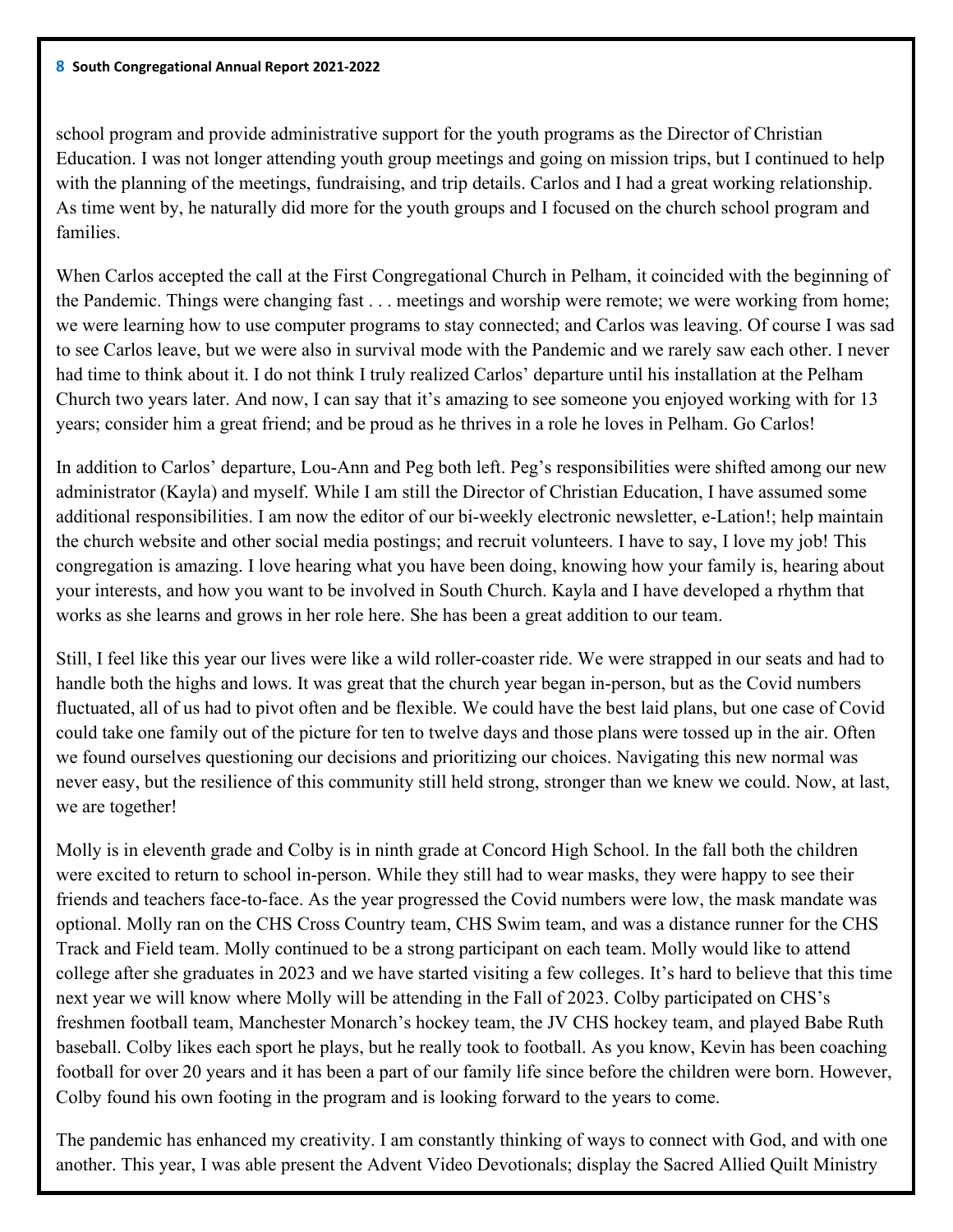quilts, the Lenten Art Exhibit, and the Reflections of the Mission, Vision, and Values in Fellowship Hall or the Sanctuary; guide the children's Epiphany Tableau; and provide an opportunity for Our NH Story to collect stories from South Church's members.

I love art and specifically art created by children and youth. Often, I will use their artwork on our church bulletins, in the e-Lation! or in our hallways. The children in the church school program, Junior High youth group, and Senior High youth group have also created and donated artwork to Concord Hospital's Psychiatric Unit during Christmas, Valentine's Day, St. Patrick's Day, and Easter. The children and youth are happy to be active in the greater community and enjoy the fact that their handywork will brighten someone's day.

In the fall, the goal is to be back to two worship services, offer a remote option and continue the good work we do. I cannot wait to see what creativity will spark our spiritual growth and faith journeys next year.

### Highlights of 2021-2022:

**Vacation Bible School:** Our theme, *To Mars and Beyond,* allowed our voyagers on a space adventure to explore to see where God's power could take them. Our voyagers learned the stories of Daniel; Esther; the Good Samaritan; Jesus Heals; and the Journey to Emmaus. Each day, we spent most of our time outside as our voyagers reached for the stars and encountered the limitless power and love of God. We also hiked a trail in Concord and visited the Discovery Center to witness God's gifts before our eyes and beyond. We had 13 youth participate in our program.

**Advent Events:** During Advent, we had various workshops to embrace the season with wreath making, ornament making, card making and a carol sing. We made Christmas wreaths using embroidery hoops, traditional greenery, and ribbon. We made ornaments of "Joy." We made and wrote cards for members of our congregation. We joined virtual for a carol sing.

**Advent Booklets:** *Hope for Christmas Past, Present and Future* written by Stephenie Hovland, celebrated the eternal gift of hope found in the past, present and future presence of Lord and Savior, Jesus! This booklet of daily Advent prayers focused on the long ago promise of the coming of Christ, the present coming of Christ into our daily lives and the hope of Christ's glorious return and our eternal home. These prayers lifted one's spirit throughout the Advent season with a daily reminder of the infinite ways God has, is and will continue to bless us all.

**Advent Booklet for Families:** *Countdown to Christmas!* Each family created their own Advent centerpiece to count the days until Jesus' birthday. The rhyming devotions in the sticker booklet add to the excitement and anticipation by retelling the biblical story of the prophets, Mary, Joseph, the shepherds, the wise men, and the angels.

**Advent Video Devotional Series:** During Advent, Sean and I asked members of the congregation to participate in a video devotional project. We asked them to find an ornament in their own collection that refers to hope, love, joy, and peace. And reflect on the following questions: Why is this ornament special? And what can I give to Jesus' world? Each participant created a 3-to-4-minute video reflection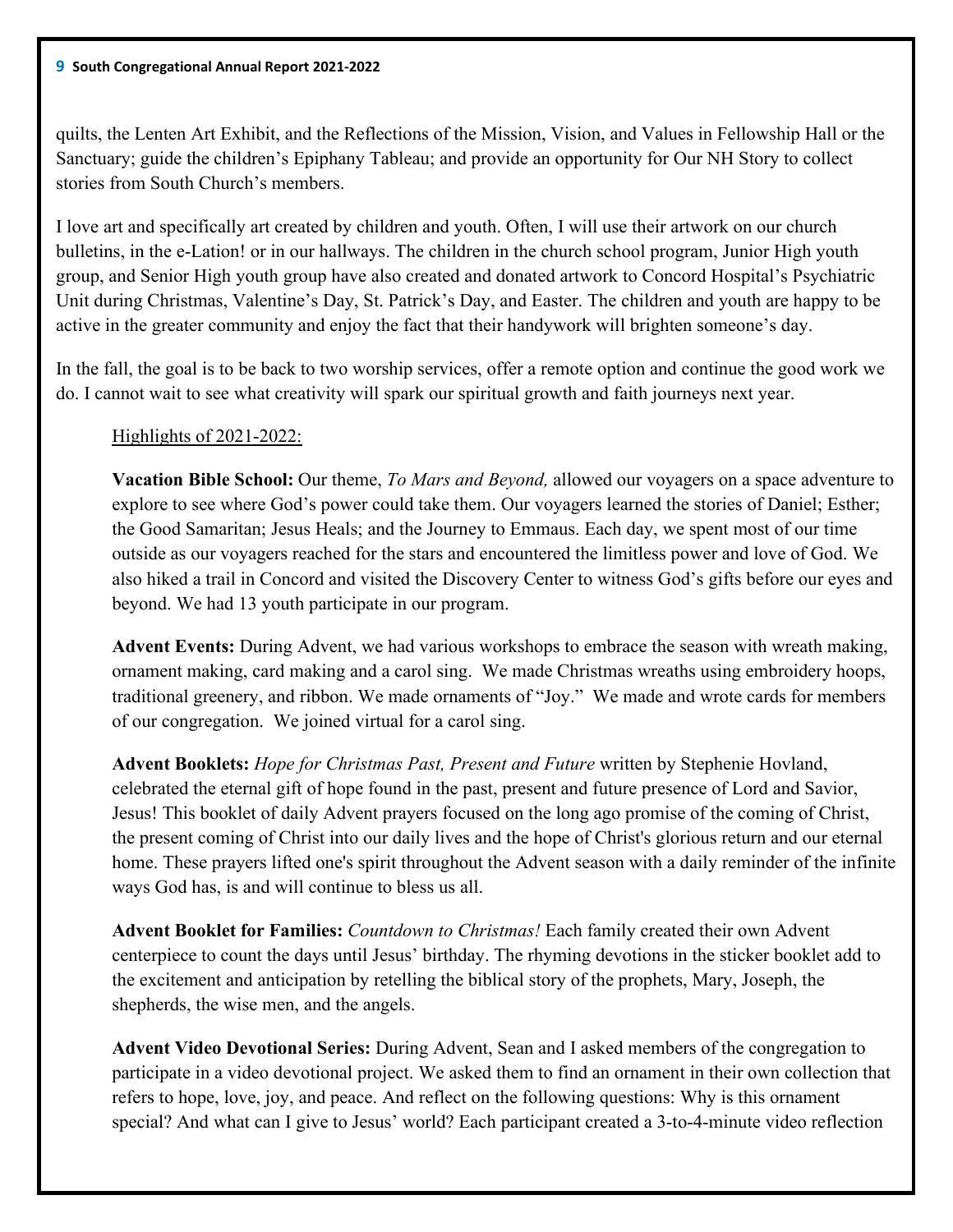based on these questions. The videos were then presented on our website and on our Facebook page throughout the four weeks of Advent. It was a great way for people to connect near and far.

**Sacred Allied Quilt Ministry:** Prayers of Thread . . . During the summer of 2020 nine UCC churches in New Hampshire collaborated and created a quilt exhibit to memorialize the deeply painful last words of George Floyd . . . words that express years of injustice and racial suffering in the United States. Mr. Floyd's public torture and murder began the awakening of a country that has never fully reckoned with more than 400 years of trauma endured by people with black bodies. This powerful and moving exhibit was on display from Saturday, January 1 to Sunday, January 9 in Fellowship Hall.

**Epiphany Tableau:** This year we presented the Epiphany Tableau "*Once Upon a Manger*" written by Tracy Wells on Sunday, January 9 during the 9 a.m. worship service. This performance had a role for everyone, including members of the congregation! Guided by storytellers and carols, the children told the beloved story of Jesus' birth.

**Lenten Devotional Booklet:** *Full to the Brim* was an invitation to be authentically who you are, to counter scarcity and injustice at every turn, to pour out even more grace wherever it is needed. It began with Ash Wednesday and continued through Easter, this booklet offered commentary, poetry, visual art, and written reflections plus hymns and journaling prompts for Holy Week. It encouraged one to walk at your own pace; following the rhythm that works best for you.

**Lenten Art Exhibit:** *Crying in the Wilderness: A Flight for Survival*. In 2018, "Antony" ran from his war-torn home after attacks and death threats because of his political opinions. To save his family, he fled, seeking asylum in the U.S. only to be arrested, shackled, and jailed for two years. Due to Covid he was released and placed under house arrest which requires that he wear an ankle monitor and it severely restricts his movements. In 2021, photographer Becky Field and "Antony" started a project to document life under house detention through her photos and his writings and artwork. The project raised awareness of asylum seekers, the U.S. immigrant system, and host communities. Their work was on display from Wednesday, March 2 to Sunday, April 17.

**Singing for the Souls:** As a sign of solidarity and support for the Ukrainian people, we came together and sang a few songs during Lent. We lifted our spirits and to sent healing prayers to the Ukraine. It was a moving experience for all those who participated.

**Our Story NH:** For millennia, humans have told stories. We tell stories to communicate and share our common experience; to express our hopes and fears; and deepest beliefs. We tell stories to bind ties between us and strengthen the web of human connectedness. In times of joy . . . we tell stories. And in times of great pain and strife . . . we need stories. The Our Story NH project seeks to create, share, and collect stories across New Hampshire of life, experience, feelings, hopes, and thoughts of life during, before, and in anticipation of a post-pandemic reality. Volunteers from the Our Story NH project were at South Church to hear and record your stories.

**Mission, Vision, and Values Reflections:** We recently adopted a new Mission, Vision, and Values statement for our church. Now that we have adopted this statement, we need to figure out how we are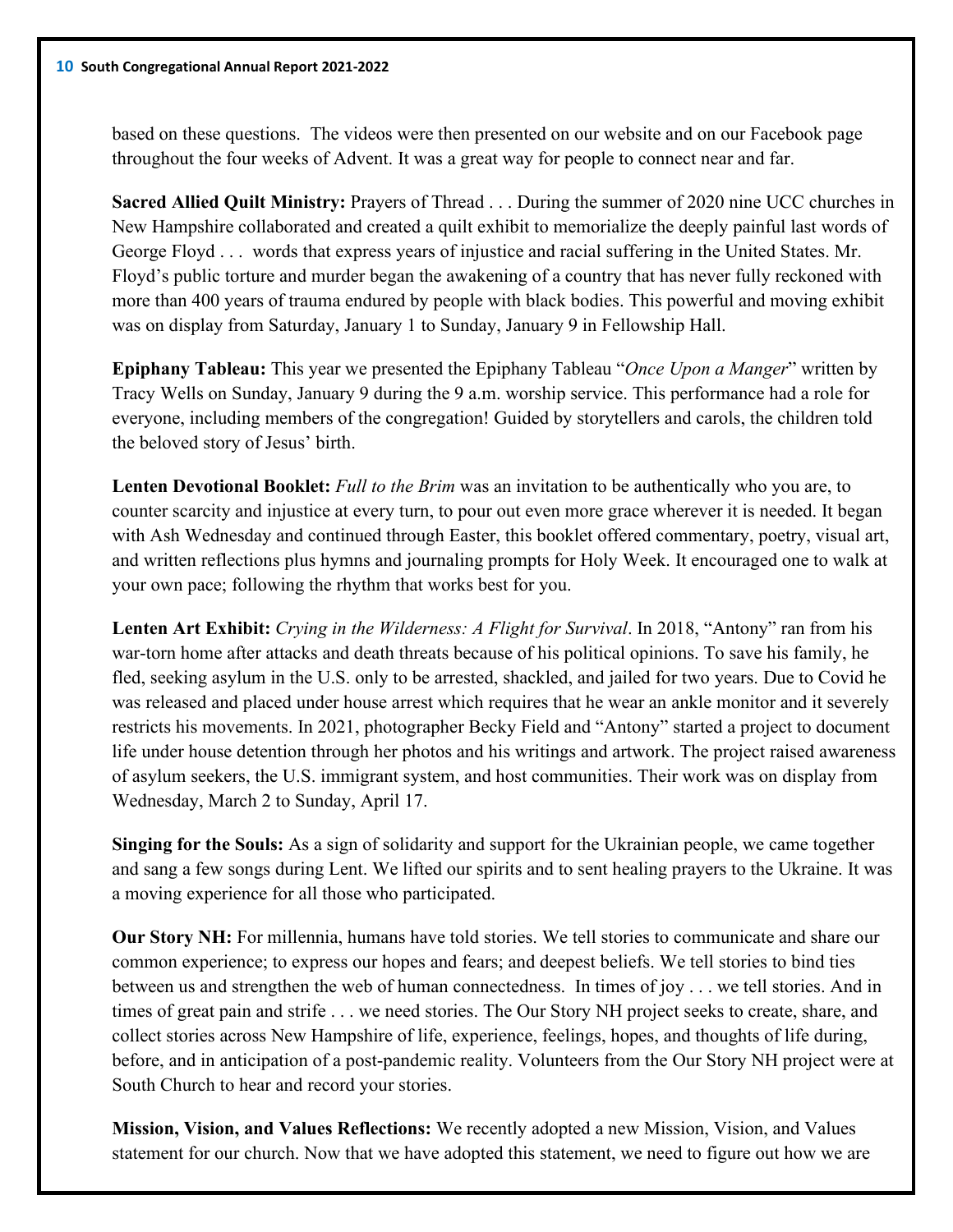going to live into this statement. For this art exhibit, we have repurposed a few of the life-size images that were presented in the Sanctuary during the Pandemic and have asked individuals and couples to reflect on these two questions: Which values resonates with you? And how do you plan to implement those values in the life of the church? We asked the congregation to take the time to read their responses; to reflect on the proposed questions; and think about what this statement means to you and your participation in the church.

**Director of Music Ministry** *(Sue Berlenbach)* This year, the music ministry was able to provide music for service in a variety of ways. We were also happy to return to performing live during the service. We welcomed guest musicians throughout the spring. We were happy to include wind instrumentalists as the Covid numbers began to drop. We had musicians who became ill with Covid but due to diligent mask wearing, this was not spread to other members. While we are still struggling with music participation, both Memorial Bells and Chancel Choir were able to resume rehearsals during the spring.

Abby, our organist and accompanist, is an outstanding musician and is an asset to our staff. She has excellent relationships with musicians in the congregation and includes them, as well, in preparing music for our online worship.

Cataloguing South Church's music library is an ongoing project. There are perusal binders of almost all of the titles in the South Church music library. The library is catalogued on Google Sheets.

I look forward to a time when all musicians will feel safe to resume regular rehearsals at the church. Our singers, bell ringers, and other guest musicians are commended for their contributions to our services.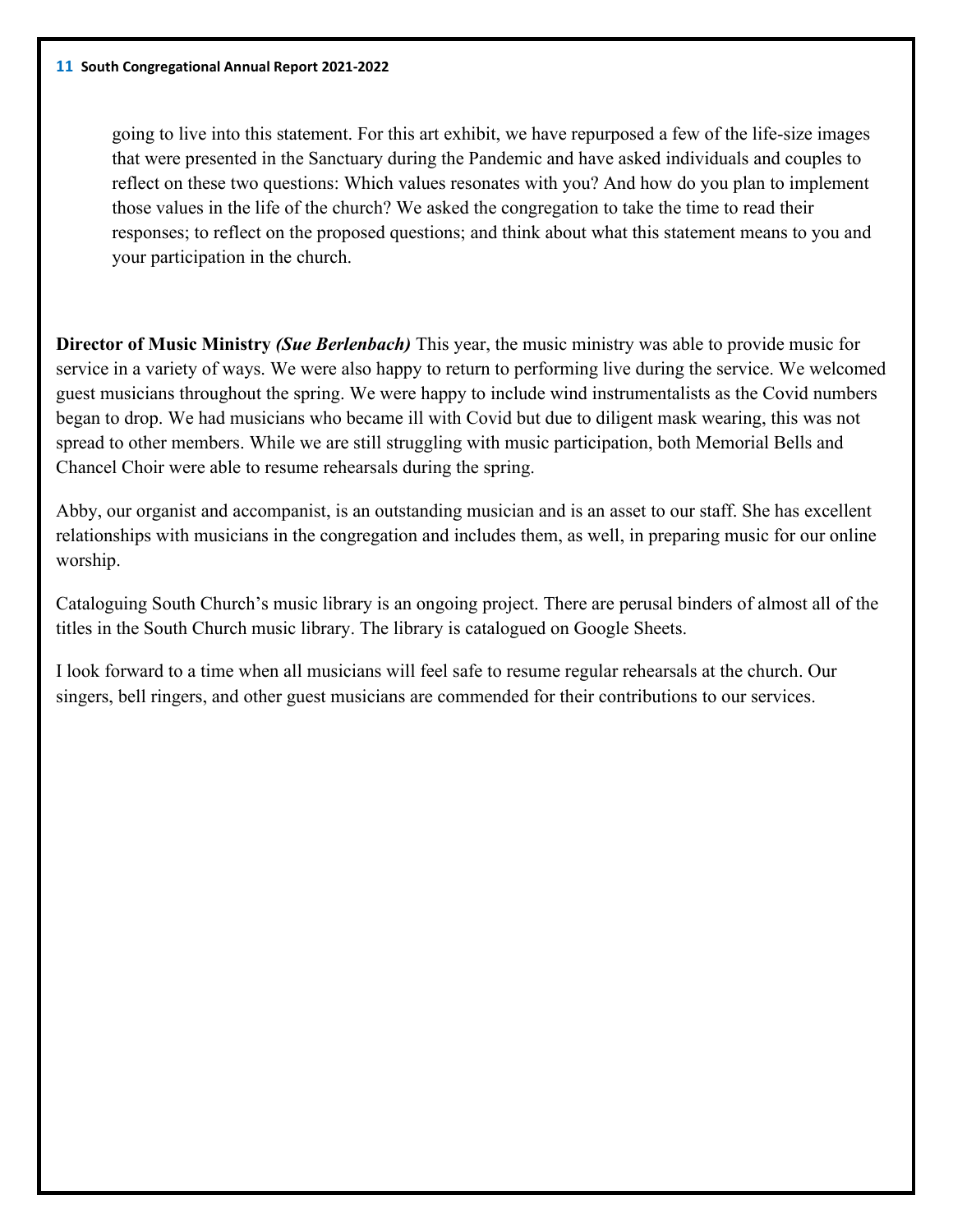# **Ministry Reports**

**Worship & Spiritual Life Ministry** *(Deb Imse)* This year, we supported our newest members in discernment: Derek Waldron and Cherie Shaw, who are very close to the end of their studies. We also celebrated Becky Josephson's recent ordination and calling to the Canterbury Congregational Church. Our ministry assisted with communion as we were needed during the transition back to in-person services. We are thrilled to have a new sound system and hope to sometime have screens up front to assist folks who may have trouble seeing the hymnal and bulletin.

**Faith in Action Ministry** *(Peggy Scott)* Faith in Action Ministry was able to complete their mission of supporting community, national, and international charitable efforts as the Covid pandemic continued. We met monthly via Zoom and supplied short videos for the Sunday worship service and write-ups to be included in the e-Lation!, church bulletin, and website. In recent months, with the pandemic easing, we presented the Moment for Mission in-person. We were pleased when Patty Fahey joined our ministry, still a small but mighty team of four.

We continued South Church's tradition of being a "Five for Five" congregation with donations to all five of the UCC programs: Church's Wider Mission (\$15,000), Neighbors in Need, Christmas Fund, Strengthen the Church, and One Great Hour of Sharing. Total donations for these programs from both our budget and the congregation's Moment for Mission donations are \$17,500YTD in comparison to \$17,700 last year. We also have continued our annual giving to the UCC Global Ministries Disaster Relief Fund in the amount of \$500.

We continued our focus of supporting local, and New Hampshire based charities. This included The Concord Coalition to End Homelessness, NH Food Bank, Ascentria, Overcomers Refugee Services, The Children's Place and Parent Education Center/Waypoint, and The Friendly Kitchen. Donations to these organizations totaled \$3,953. Additionally, we supported two international children's organizations with donations totaling \$900.

We supported a donation drive for the Merrimack County Day Care and stocked their supplies with donations of ~\$2,000. Additionally, church members donated their time to the three Family Promise Host weeks with an estimated value of \$4,837.

Lastly, Faith in Action Ministry stepped up when the Church Council called with the opportunity to support an Afghan evacuee family. Through the generosity of our congregation, we fully furnished an apartment at 6 South State Street in less than 7 days. The estimated value of these donations was ~\$3,500. We also donated \$900 from the April Moment for Mission for this family.

Although it was another challenging year, through its Faith in Action Ministry, South Congregational Church made a positive impact locally, nationally, and globally through donations to diverse organizations. We wish to thank Jed and Sean for their insights and support throughout the year.

<sup>1</sup> This amount does not include One Great Hour of Sharing, the May Moment for Mission. 2 This does not include the Friendly Kitchen donation as we do not have the May and June offerings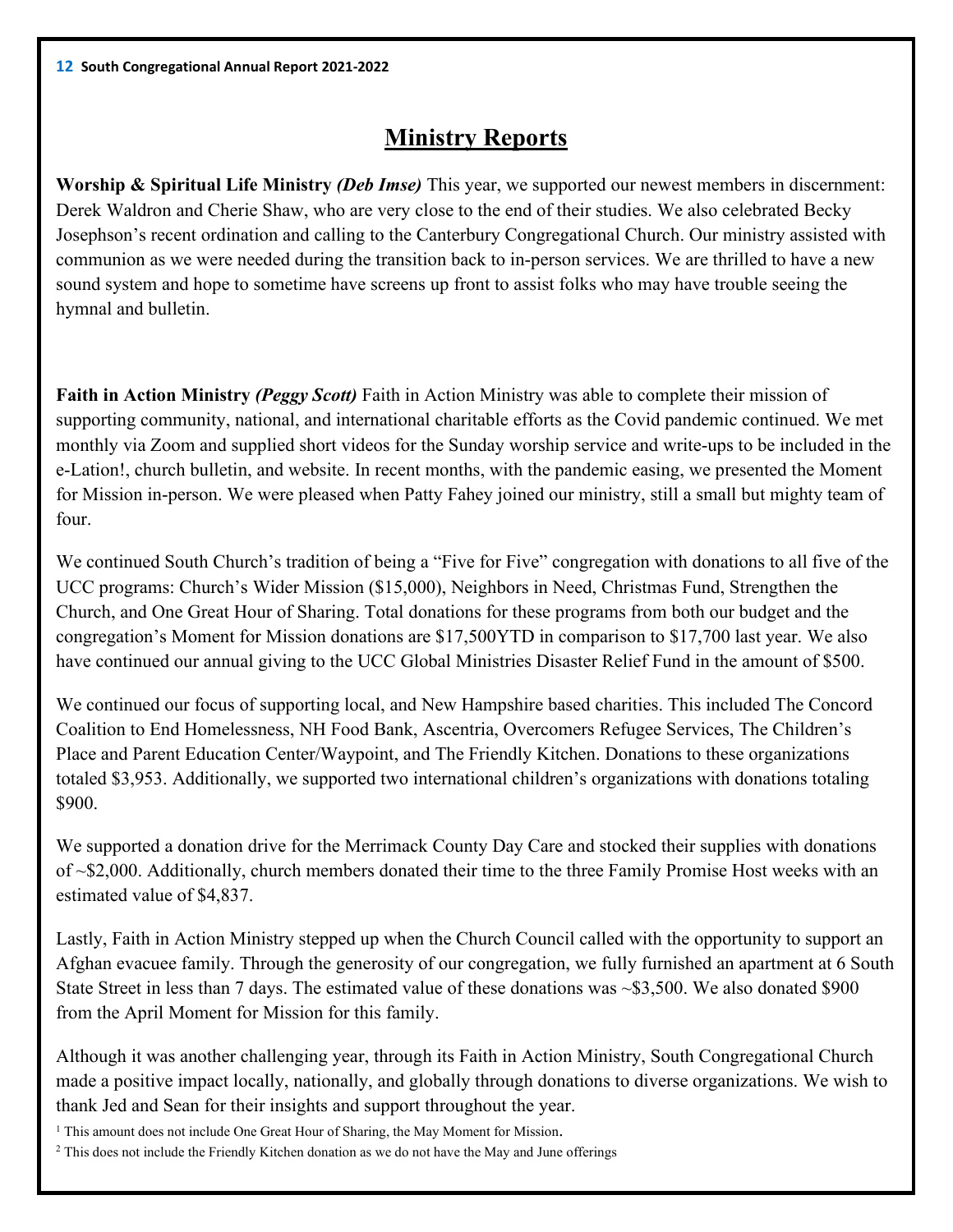**Giving Ministry** *(Lorens Jorgensen)* The Giving Ministry meets the third Thursday of every month. This year we met on Zoom. Hopefully next year we will be meeting at the Church. As far as pledge fulfillment, South Church is on pace to take in about \$260,000 in pledges, this is lower than what we were expecting. Loose offerings higher than what expected with the donations that we received. Our pledge drive continues to be a month-long campaign that happens annually. Our goal is to get \$295,000 in pledges. (This would match last year's total.) We have had a significant amount of pledge increases so hopefully we will exceed those numbers. A big thank you the committee for their hard work this year. Thank you also to all who have given to South Church their time, money, talent, and prayer this past year.

**Property Stewardship Ministry** *(Peter Imse)* During the past fiscal year, the Property Stewardship Ministry has continued its efforts to manage, repair and maintain our Church facilities at Pleasant Street and our Community Building investment property at 6 South State Street and to assure that the Community Building continues to generate net income each year to support Church operations. Highlights of activities that we have undertaken during the past year include:

### Pleasant Street:

- Continued the process of the restoration of our stained-glass windows with a very substantial gift from the Blood family.
- Arranged for the repair and restoration of portions of the Fellowship Hall wall and repainting stained wall areas.
- Investigated options for improving the lighting in the Chancel to benefit both our clergy and choir during services, but also those who rent the Church for performances.
- Investigated options to upgrade the electrical service at the front of the Sanctuary and in the Chancel.
- Continued to rent parking spaces in the Church parking lot to generate additional income.
- Identified several instances in which trees surrounding the Church have grown so that the branches are now rubbing either the Church building or the roof and obtained quotes to have the trees trimmed and/or removed.
- Investigated the option of replacing all the thermostats in 6 South State St. so that they are the same style and are more user-friendly than the current mix.
- Identified the fact that the small shed that protects the two stained-glass windows above the Chancel has deteriorated significantly over the years and must be restored. We have obtained quotes to have the shed restored.
- Investigated the possibility of illuminating the large Sanctuary windows facing Pleasant Street and the newly restored windows in the bell tower in the evening.
- Noticed that the library bookshelves are separating from the wall and threatening to fall on the floor. We are in the process of getting the shelves repaired at this time.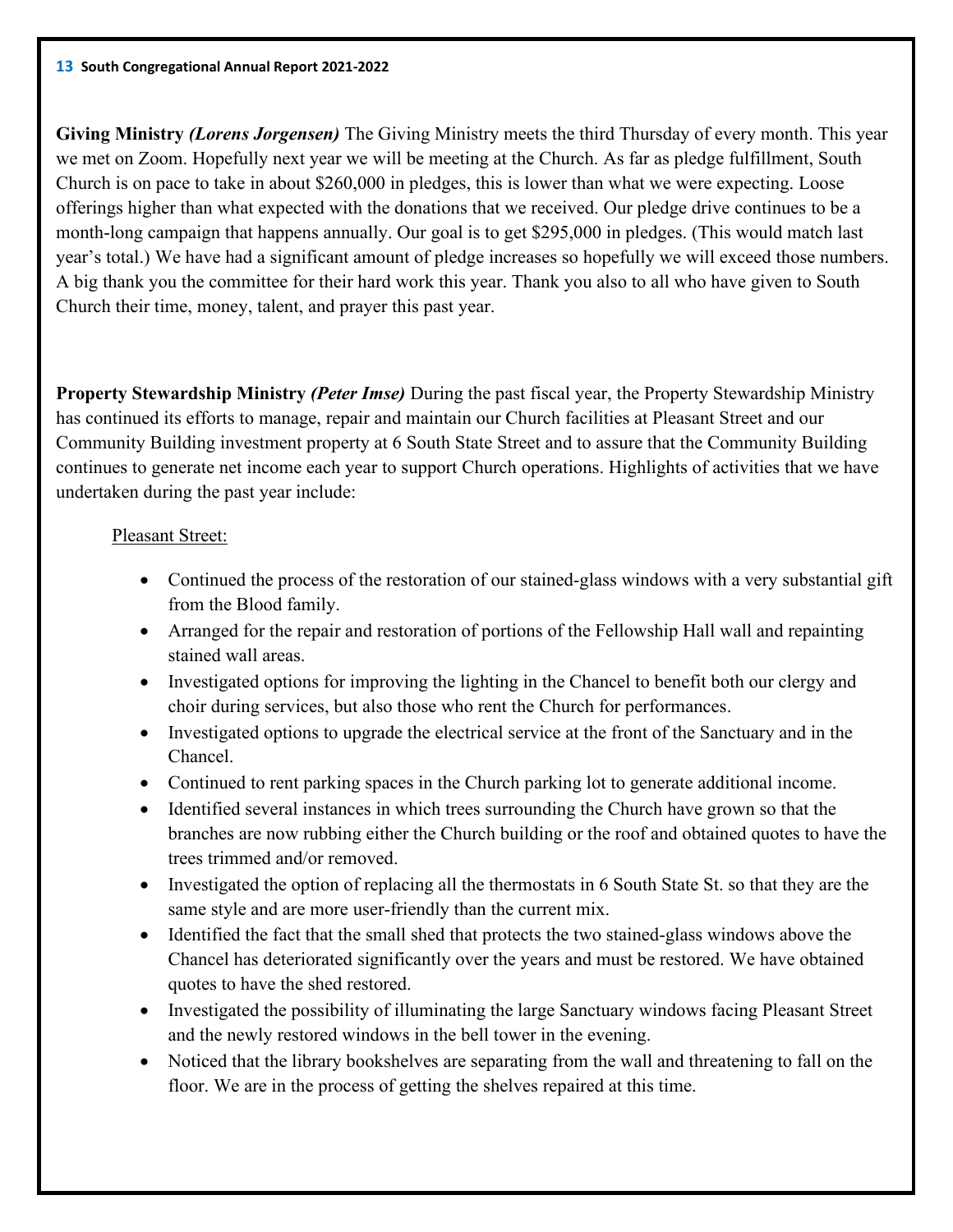#### Community Building:

- Reviewed existing tenant leases and adopted rent increases to reflect the current residential market.
- Negotiated a reduction of the space occupied by Cornerstone Family Resources.
- Begun the process of listing the unoccupied portions of the 6 South State Street with a commercial real estate broker.
- Lined up a contractor to create a new attractive wall at the south end of the Church parking lot where there are rocks and rubble at this time. The contractor will also investigate steps we can take to repair the leaning granite slabs.
- Worked in Ascentria Family Services and the Faith in Action Ministry to place an Afghan family in one of our residential apartments.
- Explored various options regarding the future use of the property, including: a ground lease of the property, sale of the property, and conversion of the current commercial portion of the property to residential use.

#### To Do Items (Projects we have identified that need work, as and when funding becomes available):

- Cleaning of Sanctuary rugs and refinish Sanctuary floor
- Repairing and/or replacement of Parish House windows
- Repairing of the shed protecting the Chancel windows
- Proceeding with the Chancel electric upgrade
- Proceeding with the Chancel lighting upgrade
- Completing restoration of our stained-glass windows
- Painting and repairing damaged trim throughout the entire exterior of the Church and Parish House

We welcome suggestions, observations, and questions from Members of the Congregation as to additional matters that need our attention.

**Faith Formation Ministry** *(Cynthia Hogan)* The activities of Faith Formation Ministry have been sustained through the pandemic, at a necessarily slow rate. We have been part of New Member classes, the Confirmand's Breakfast, outreach to new members, as well as activities like the Pie Fest. We look forward to resuming favorites like Guess Who's Coming to Dinner.

The recent adoption of the South Church Mission, Vision, and Values gives our ministry an opportunity to explore our role in how to live into those guiding principles. We want to identify for ourselves and the congregation how our re-invigorated Faith Formation Ministry will weave in.

Part of our discerning process will be a review of the bylaws to enable clarity of roles as South Church enters a time of transition. We see Faith Formation's involvement in the faith journey of our young members as critical.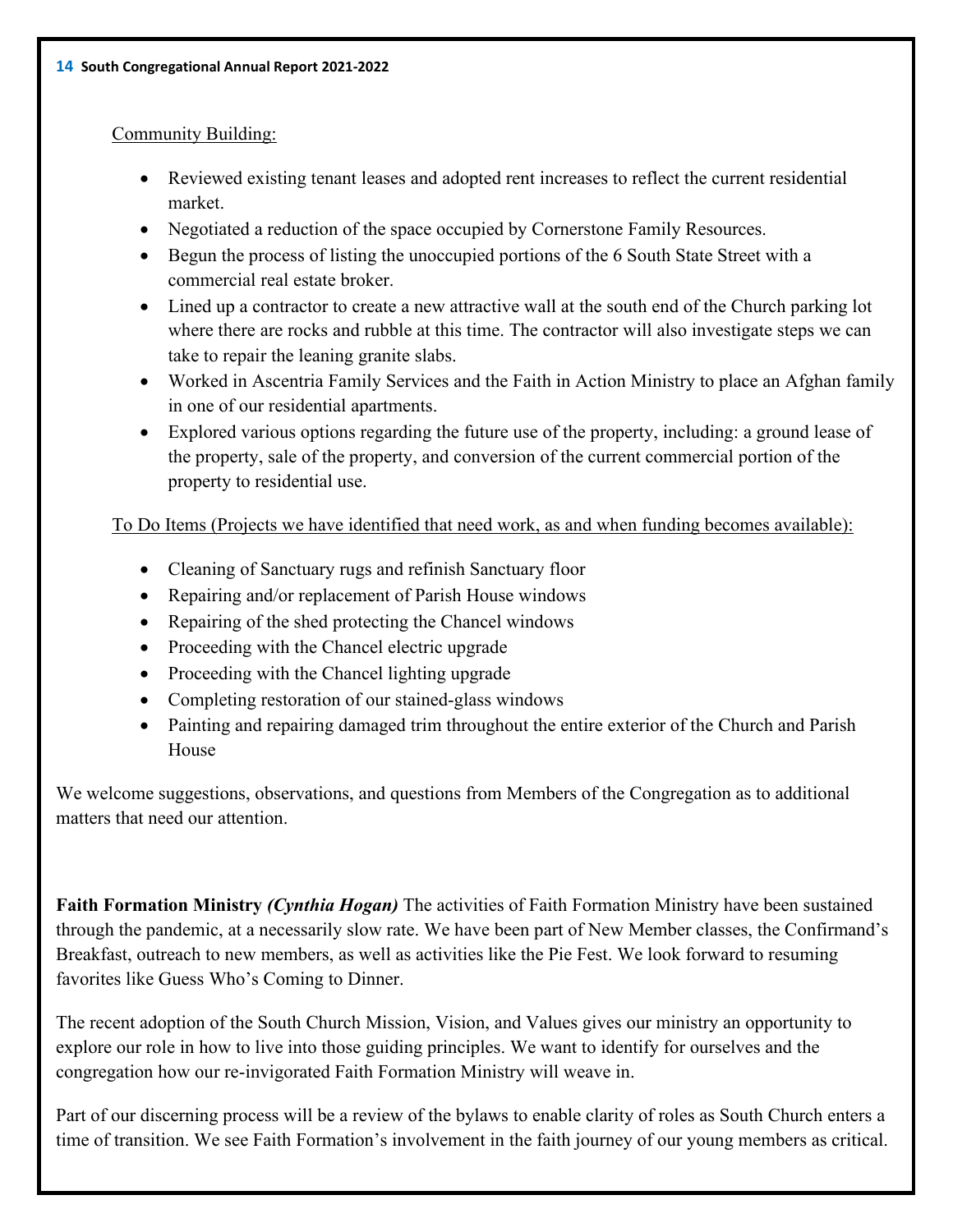#### **15 South Congregational Annual Report 2021-2022**

Therefore, we will look at the church school program, the responsibilities of the Director of Christian Education, and the staffing of the Youth Ministry programs.

Church members can be helpful to us by communicating what we can do to be supportive, particularly at providing nurturance for our new members as they integrate into South Church.

**Lay Ministry Visitors** *(Toni Callahan)* With Covid still lurking, The Lay Ministry Visitors often did their visiting this year by telephone. Even so, we were able to connect with and provide a listening presence for church members facing transitions. The group continues to have nine active visitors: Jean Bragg, Herb Carpenter, Kathy Daniels, Nancy Haigh, Bill Jacob, Bonnie Ota, Jay Haines, Oge Young, and myself.

We have continued one or two calls per month on members of the congregation. We have offered approximately 120 official phone calls, with many unofficial follow-up calls as well. Again this year there was, sadly, no Service of Remembrance. Instead, as we had done last year, we each made telephone calls to church members who had lost a loved one within the last three or four years. These phone calls were, as with last year, very well received and seemed much appreciated. For all of us it continues to be an honor and a privilege to represent and to serve South Church as Lay Ministry Visitors.

**Racial Justice Action Group** *(Janet Zeller)* The Racial Justice Action Group of South Church, created in November 2020, continues to meet twice a month. To quote from an article by Rev. Jed Rardin, *"We began with the focus of educating ourselves about the pervasive ways in which racism finds its way into our thinking and how easily it becomes part of a privileged narrative that is often blind to the far-ranging effects on people of color and on ourselves. We have committed ourselves to engaging our congregation in the process of becoming a Racial Justice Church as recognized by the United Church of Christ."*

Beginning last fall, on the fourth Sunday of each month, a church member shares a "Moment for Racial Justice" as their testimony on their "awakening to racial issues." These testimonies will continue into the next church year. A resolution describing our intention to become Racial Justice Church was published in the January 6, 2022 edition of e-Lation!

In January, Alison Nyhan arranged for the *George Floyd Sacred Ally Quilt Project* to be shown in Fellowship Hall and opened for public viewing. During Lent, the sanctuary hosted a joint project with Becky Field showing her photographs of asylum seeker "Antony" paired with his poetry which reflects his current status under house detention in New Hampshire.

March brought Church Conversations on Race with Zoom and in-person gatherings led by Toni Callahan, Janet Zeller, and Rev. Jed Rardin. A full list of resources for that study of racial justice issues can be found on the homepage of the South Church website*.* Summer Racial Justice opportunities include South Church Reads the book, *Caste*, by Isabel Wilkerson; the movie "Just Mercy" viewed at home, both discussed in the fall. Also included are a video and podcast on white privilege, plus great field trip ideas. More details to come!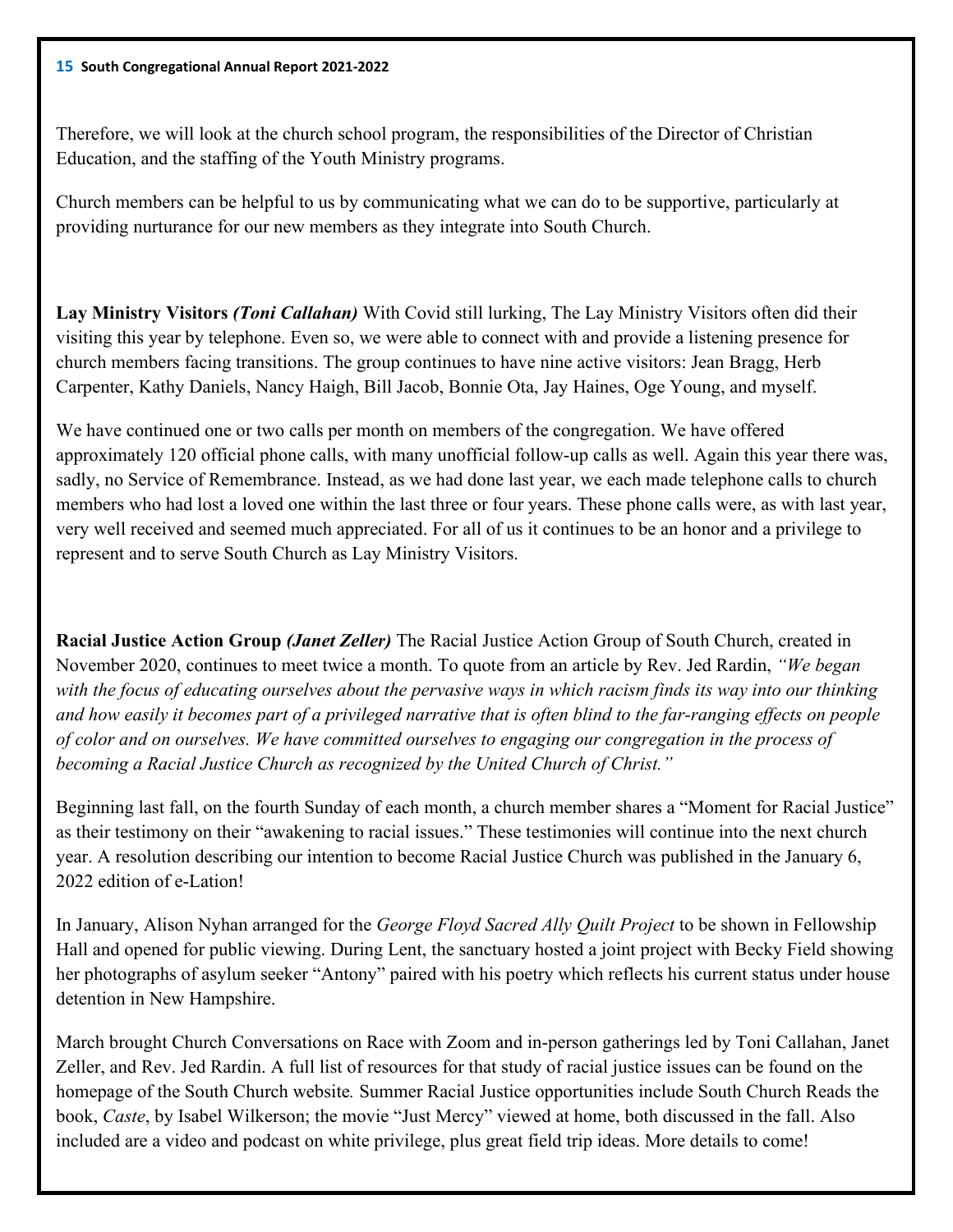# **Staffing Ministry Reports**

**Pastor-Parish Relations Committee** *(Emily Geoghegan)* The Pastor-Parish Committee concluded the Pastor's Periodic Review and shared its findings with Church Council. The PPRC also met with Jed throughout the year to process the many transitions occurring in his life and in the life of the parish. The PPRC participated regularly in Church Council and met with the Vision and Transition Team to address some of the transitions in ministry that are occurring.

**Personnel Committee** *(Ashley Babladelis & Carolyn Kerr)* This year we welcomed Kayla Pingree to the church staff as the Office Administrator and wished Lou-Ann Poirier farewell and best wishes. We continue to have an amazing team. The staff have all been flexible and lived up to the common work phrase "other duties as assigned." The 2021-2022 year has included: Zoom worship, in-person worship, and music of all kinds. The Personnel Committee is grateful for the staff and all they do behind the scenes to keep the South Church community going. We recognize that much of their work is not visible to the larger group and appreciate all they do.

# **Mission Reports**

**Relief Society** *(Kathy Daniels)* The Relief Society was founded in 1882 by Franklin Evans in memory of his wife with \$200. This humble gift has increased and enabled this committee to help those in our parish and in the community by providing one-time assistance to the Concord Homeless Resource Center, Emergency Assistance Network, and through Pastor/Parishioner requests. The committee is funded through contributions given by the congregation during communion offerings in October, tributes in memory of loved ones and interest from invested funds.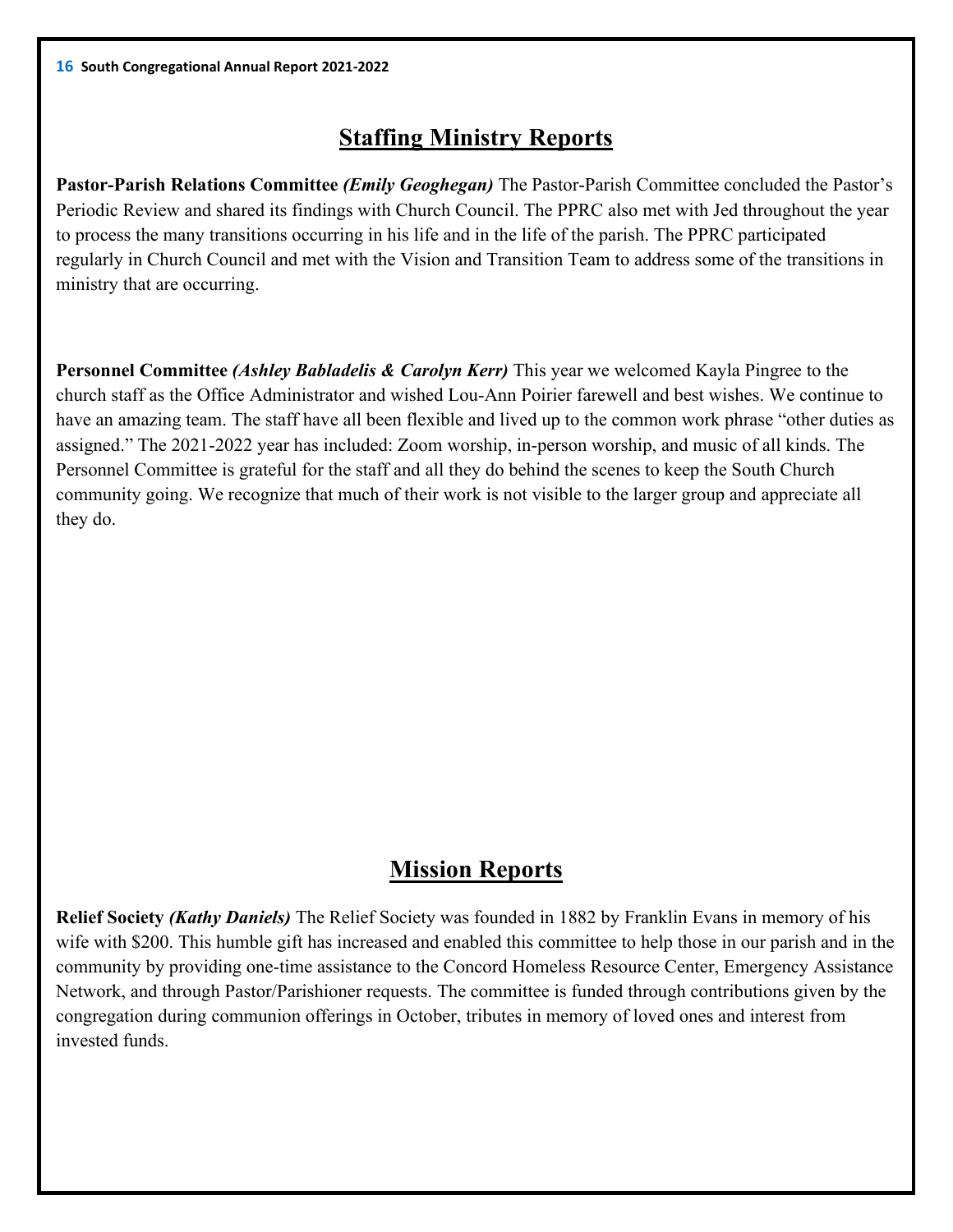# **Committee Reports**

**Guild** *(Edie Dimick & Lorraine Fournier)* The primary responsibilities of the Guild are to prepare Holy Communion on the first Sunday of each month and to host any requested funeral receptions or celebrations as needed. One Guild member for the 8a.m. service and two Guild members for the 10a.m. service are needed. It is also the responsibility of the Guild to wash and put away any instruments that were used during the service.

For this year, in addition to preparing for Communion each month the Guild prepared a reception for Becky Josephson's ordination and a funeral reception for Priscilla Giles. Due to Covid there were many restrictions that applied to 2022.

**Collections & Deposit Committee** *(Jean Bragg)* The committee now consists of three teams of two people. Each team does one Sunday a month; the fourth week is done by office staff. Hopefully we will get more counters as we had several people drop out this past year. We have a couple of men who are willing to be on the committee. After some training, hopefully, they will feel comfortable enough to make up a fourth team and relieving the office staff of that week. Hopefully we will be able to get back to processing checks that come in the office during the week as well as Sunday's collection and drop off the deposits.

**Genesis Circle** *(Edie Dimick & Lorraine Fournier)* Genesis Circle fosters Christian Fellowship through activities and services to the church community. Because of restrictions due to Covid and out of an abundance of caution for our members, Genesis Circle has been inactive since Covid. We do hope to return to some degree of normalcy this fall.

**Vision and Transition Committee** *(Peter Imse)* The Vision & Transition Committee has been meeting since mid-2021 in response to Sean's invitation that we "work with the Congregation to establish its vision for the future and actions we need to take to get there". Since that time, the Committee has been actively responding to Sean's call to action.

Preliminary Reviews: During the first months of the Committee's work, we spent time reflecting with the Congregation on the Church's historic place in our community, its past achievements and what has made it special in years' past. We then spent time reviewing who we now are as a Church and what makes us special in our community today. Following these reflective periods, the members of the Committee spent several months meeting with members of the Congregation, both in online and in-person sessions, to discuss our members' views as to where we are as a Church, what makes us special, and, most importantly, what are their hopes and dreams for the future of our Church and for their lives within the Church. We were fortunate to have over 70 members of the Congregation participate in these discussion sessions.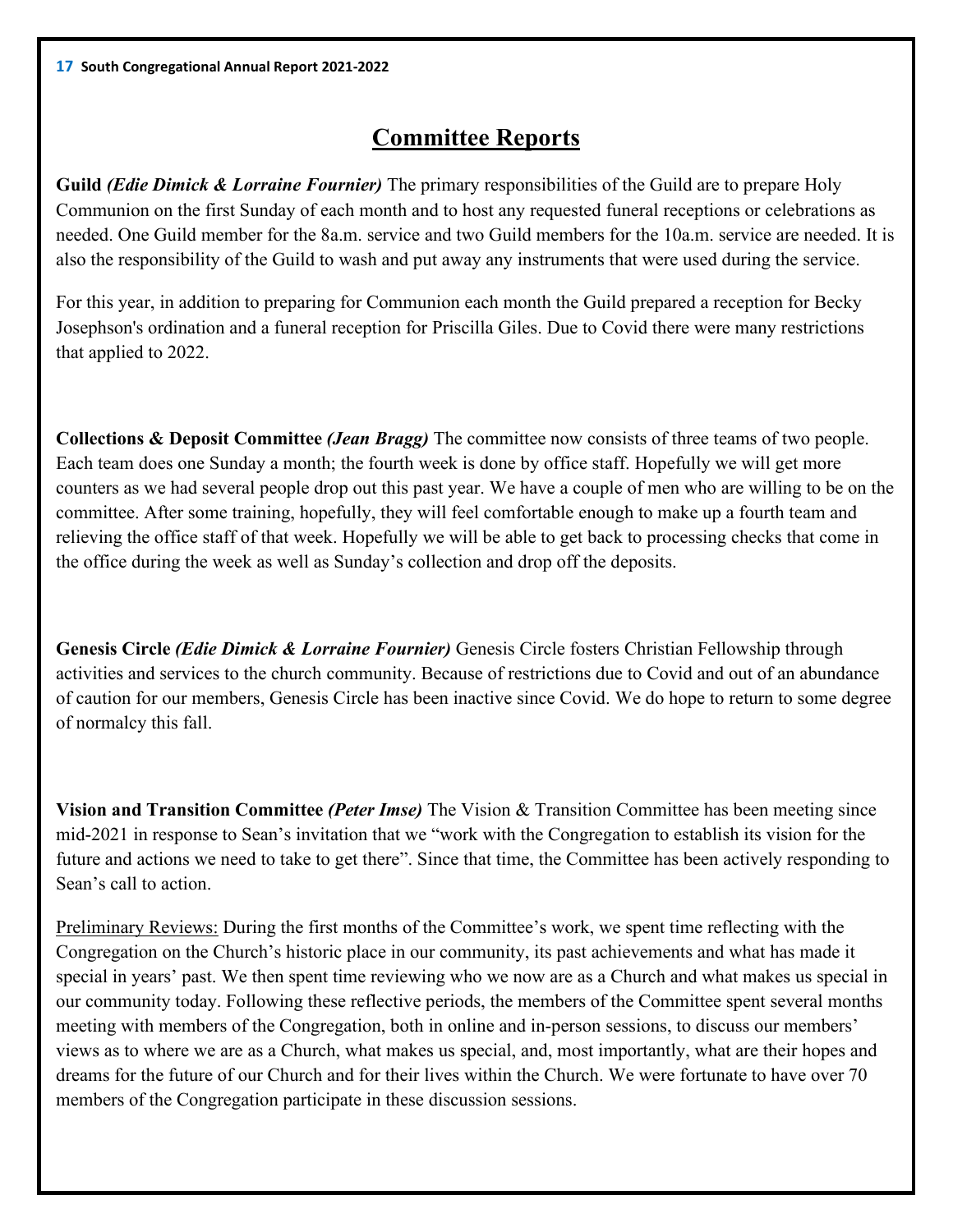Preparation of Mission, Vision, and Values Statement: Following these reflections and discussion sessions, the Committee reviewed and discussed all the comments that we received from the members of the Congregation. Using these comments, the Committee prepared a proposed Mission, Vision, and Values Statement (the "MVV Statement") to capture the major recurring themes, issues and ideas that are important to our Congregation.

The Committee circulated the MVV Statement to all members of the Congregation and invited them to review, reflect, respond, and comment on our efforts. We also held further discussion sessions to allow members of the Congregation to present their comments, questions, and concerns regarding the proposed MVV Statement. After listening to all the input, the Committee agreed to a modification of the draft MVV Statement to underscore our identity as a "Christian" community. Happily, at a Congregational meeting at the end of February 2022, the Congregation adopted the proposed MVV Statement with the edits suggested by members of the Congregation. The final MVV Statement reads:

#### *Our Mission:*

*We are a Christian community seeking to be living examples of radical hope and extravagant love, connecting our community with God and with each other.*

#### *Our Vision:*

*We will create opportunities for spiritual growth, build a welcoming community of diverse relationships, serve our neighbors, and work for a just world.*

*Our Values:*

- *Active involvement in our greater community*
- *The need to spark spiritual growth and creativity*
- *Being welcoming and open to all people*
- *Nurturing each person's faith journey*
- *Advancing social justice issues*
- *Intergenerational worship and activities*
- *Faithful stewardship of our resources in support of our Mission and Vision*

Future Planning: Once the Congregation adopted the new MVV Statement, the Committee turned to the task of considering recommendations to the Congregation as to the implementation of the MVV Statement. We observed that there is an energy and desire in the Congregation to become more active. The new Racial Justice group is a recent example of how interested members are pursuing new missions. We have also heard a recurring message that our members have a strong desire for opportunities to explore their spiritual growth.

To help determine how the Church might capture this energy and focus it on realizing the goals of our MVV Statement, the Committee asked all Church Boards and Committees to reflect on the MVV Statement and report to the Committee regarding actions they would undertake and the resources and support that they would need to live into the new MVV Statement. We received many exciting and detailed responses from Boards and Committees. These responses helped us to identify key areas where leadership and resources will be required in the future to achieve our goals and objectives.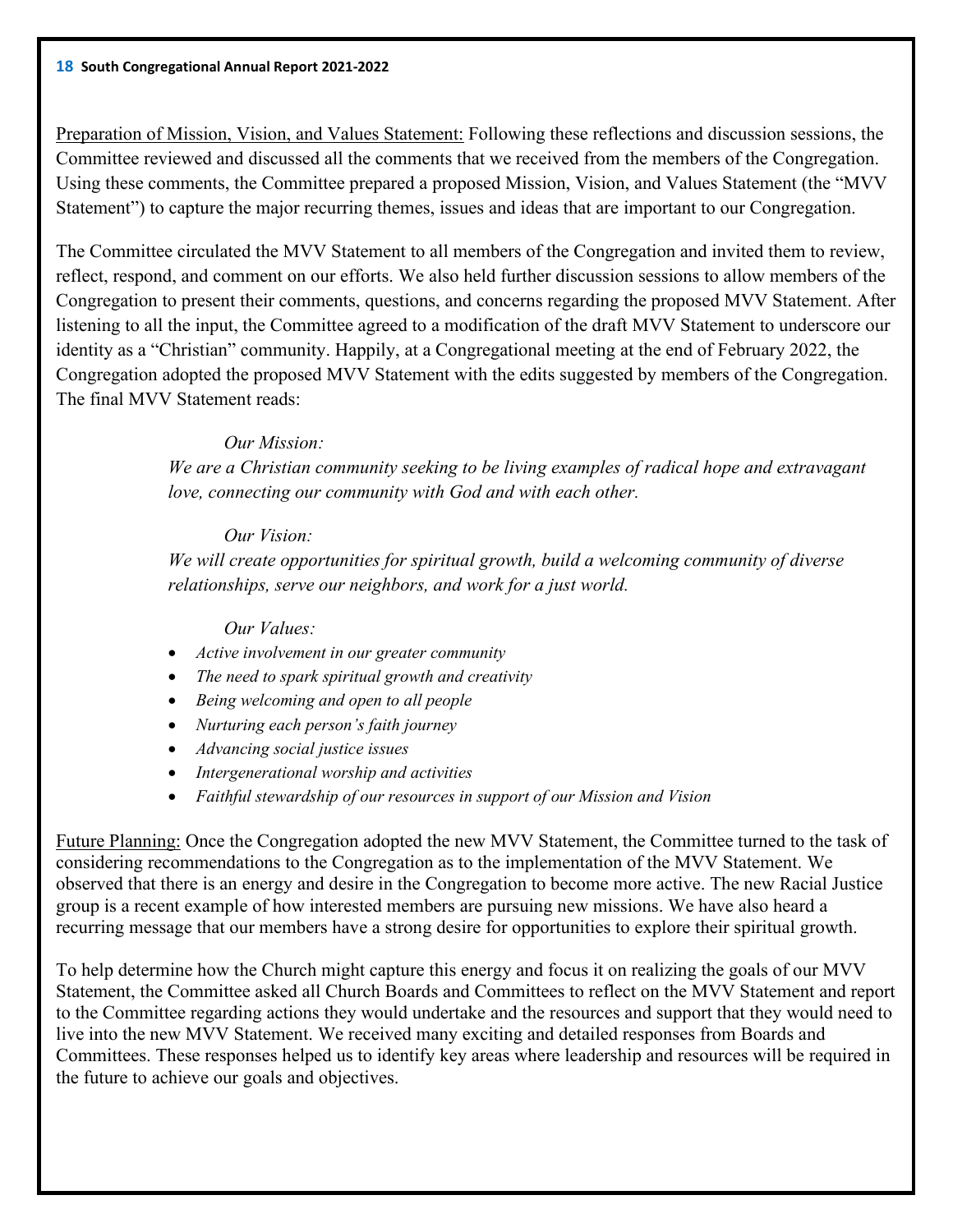In coming years, these responses should serve as a focus or guide for the new missions and ministries that the Congregation will undertake.

Challenges Identified: While the Committee was exploring how our Congregation might realize the goals in our new MVV Statement and the leadership that we would need to do so, we also discovered certain other information that is directly relevant to our future plans. Among other things, for many years we have not been growing as a Congregation, Sunday worship attendance has fallen significantly, and Church School enrollment has dropped. In addition, based on information provided by the New Hampshire Conference, we discovered that our average annual giving per member is significantly below that of other NH churches of similar size.

We also discussed potential funding needs for the new initiatives to be undertaken under our new MVV Statement and acknowledged the annual problem we have had with adopting a balanced budget. In reviewing our budget information and available literature on Church finances (available upon request), we also discovered that we spend significantly more on personnel expenses than is recommended by budget guidelines applicable to Church communities. While we do not compensate our clergy at a level consistent with New Hampshire Conference Guidelines, and our only full-time staff consist of two clergy and our Office Administrator, we spend over 70% of our annual income on personnel costs, when the recommended benchmarks indicate that such costs should not exceed 50%. Because our annual giving does not equal our personnel costs, we also realized that our earnings from our invested funds and from our investment property at 6 South State Street and other gifts provide all the funds that are needed to pay our non-personnel expenses.

Jed: Throughout the Committee's work, Jed encouraged us to freely discuss his ongoing health issues and how they may impact the Mission, Vision, and Values process. His recent announcement of his intention to retire as of the end of fiscal year 2024 has provided some clarity with respect to future planning for Church staffing needs, and we thank Jed for that.

Recommendations: The Committee recently met to discuss the recommendations that it wished to make to the Church relative to next steps in the implementation of the MVV Statement and future planning for the Church. Based on all the input that the Committee received, the Committee offers the following recommendations:

1) The Church should immediately begin a search process for a new Senior Minister to replace Jed when he retires. Since these search processes usually take 18 to 24 months, it is likely that we will not have identified a new Senior Minister until close to the time that Jed will be retiring. This Committee has identified the following list of areas of primary interest to our members under the MVV Statement, and recommends that the Search Committee seek new leadership with strong talents in each of them:

- Children and Youth
- Worship
- Spiritual Growth/Faith Formation
- Community Outreach/Involvement
- Pastoral Care
- Evangelism
- Social Justice
- Intergenerational Activities
- Operations
- Advocacy/Social Justice
- Stewardship
- Building Community
- Church Community
- Diversity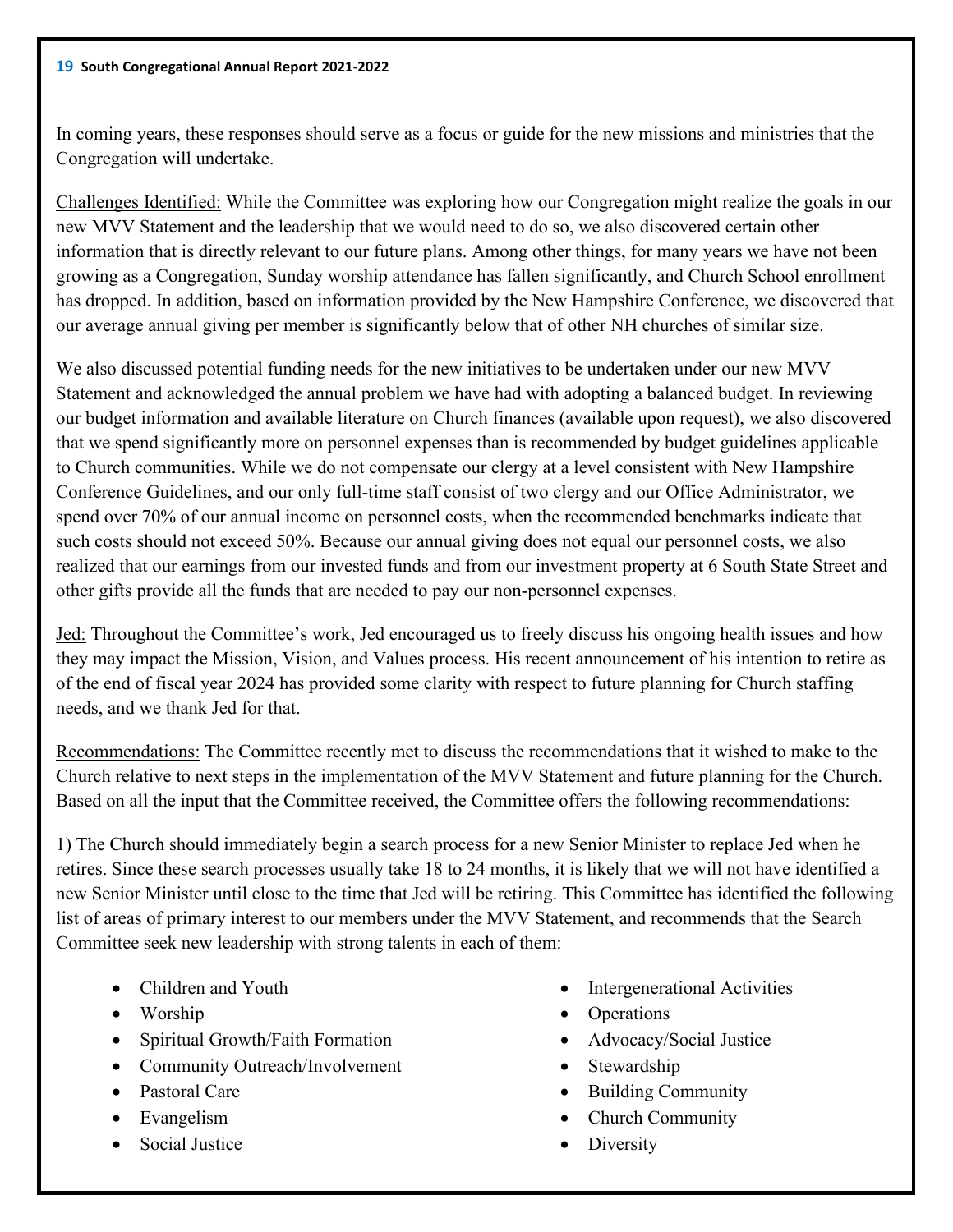#### **20 South Congregational Annual Report 2021-2022**

2) To provide support for Jed and the Congregation in the near term, we recommend that Sean's employment by the Church as Interim Minister be extended to January 2023.

3) Following the end of Sean's time with us, the Committee recommends that the Church enter into a part-time contract with an Interim Bridge Minister to handle specific tasks or projects that the Church identifies as needing particular support.

4) The use of a part-time Interim Bridge Minister will help us to begin to reduce personnel expenses during fiscal year 2023. The Committee also recommends that the Church adopt a goal of reducing our personnel expenses to no more than 50% of our annual income during the following 3 years on a phased-in basis. We leave to the Church Council and future leaders of the Church to determine how these goals will be reached. We also do not envision that these percentage reductions must necessarily come at the expense of existing staff positions. Should annual giving be increased substantially through increased giving by our existing members or growth in membership, the need for reductions would be lessened.

5) Once a new Senior Minister is hired, we expect that he/she/they will work with the Congregation and Church leaders to develop an appropriate staffing model for the Church that is consistent with our financial abilities and the level of Congregation support.

Throughout the Committee's work, we have been deeply blessed by the active participation and involvement of Church leadership and the members of the Congregation. At every step of the process, our goal has been to understand what we are all called to do and to be as God's representatives here on earth. We thank everyone for their support and welcome comments, questions, and input regarding our recommendations.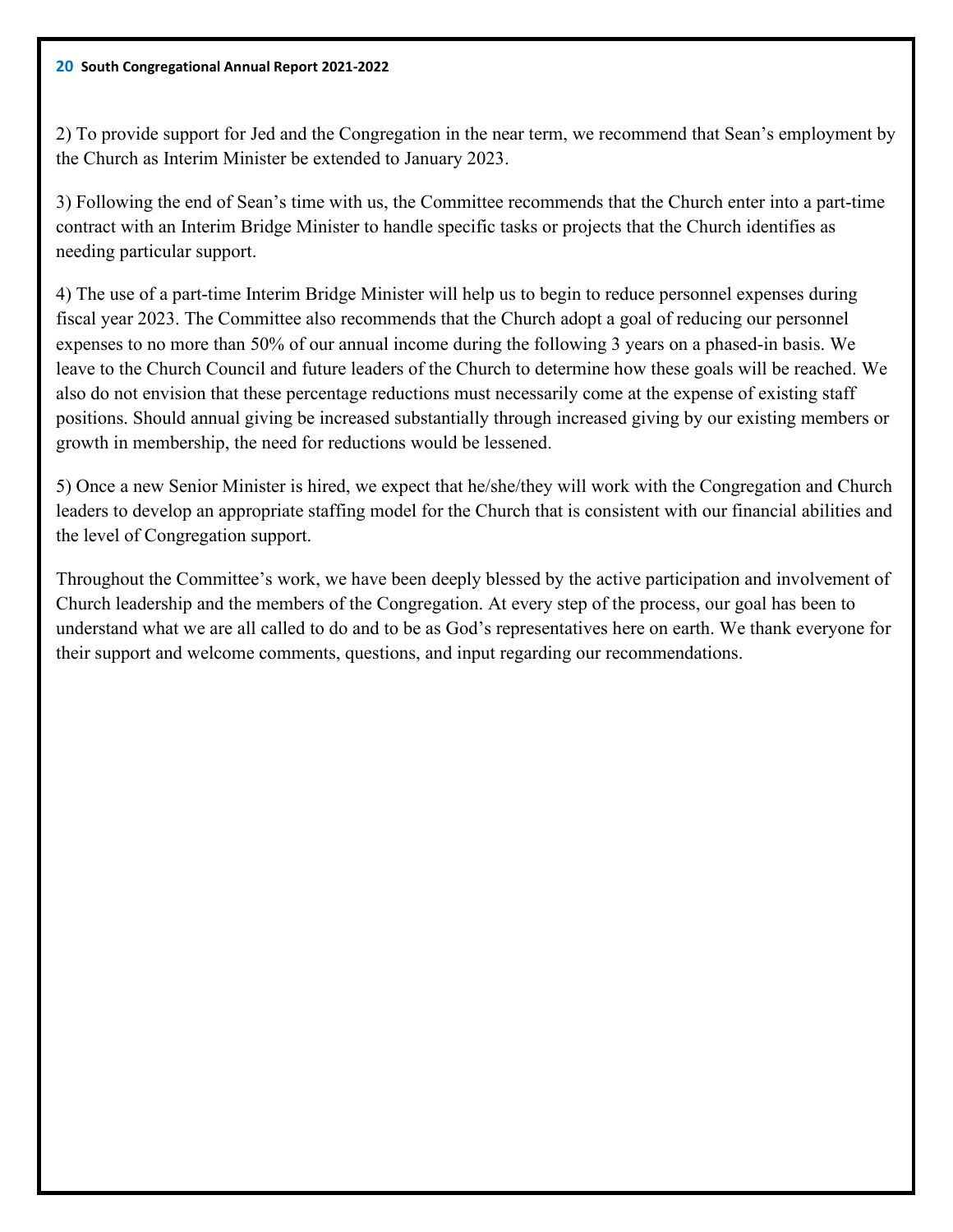# **Minutes of the 184th Annual Meeting June 13, 2021**

**Call to Order**: David Fries, Moderator. It is determined that we have a quorum. **Invocation**: Rev. Jared Rardin **Memorial Slideshow**: Rev. Sean Dunker-Bendigo **Minutes of the 183rd Meeting:** Approved Unanimously

**Nominating Report and Election: (**Alison Nyhan) • Thank you to everyone who has served on a ministry and served in the past. • Mary Ewert retired from flowers after 12 years • President: Janet Zeller, Vice President: Sarah Willingham, Moderator: David Fries, Clerk: Peg Wenzel, Past President: Mary Lynne Rahlson, Treasurer: Lorens Jorgensen. • **Faith Formation** has decided to extend their current terms by one year due to pandemic. • **Faith in Action** will add Patty Fahey. Peggy Scott has renewed second term. • **Worship and Spiritual Life** added Sally Bird, Celeste McQuarrie, and Cherie Shaw. • **Giving Ministry** no changes • **Personnel Committee** added Tammy Ciminesi and Carolyn Kerr. • **PPRC** no changes • **Pastors Aid** no changes • **Lay Ministry Visitors** no changes • **Collections and Deposits** added Adria Cilley. • **Guild** added Edie Dimick, Pegi Frostholm, and Deb Kimball. • **Delegates** no changes • **Flowers** added Dianna Powers • **Relief Society** added Ginny Mierins. • **Planned Giving** added Nancy Brown. • **Property Stewardship** no changes. Nominating Report approved unanimously.

**Appreciation for Ministries:** (Rev. Jared A. Rardin) • Thank you to everybody. Unsung heroes: Lou-Ann Poirier, who is retiring August 27; Janet Zeller; Mary Lynne Rahlson; Walt Irvine; Liz MacLellan; those who created the life-sized posters of the congregation; those who ring the tower bell every day at 4 p.m.; bead stringers who helped Alison create memorial bead tapestry to acknowledge the losses of Covid; and the sponsors and participants of the *Get Movin' 184 Challenge*. • David Fries adds thank you to Pat Knight and Jean Bragg for their years of volunteering with the Collection and Deposit committee. • Moment of silence for those we have lost this year: Hal Harrison, Bill Hodges, Cindy Beise, Mary Giles, Dave Burnham, Karl Levick, Ferd Prevost, Robert Lovewell, and Suzanne Trice.

**Membership Report:** (Alison Nyhan) As of March 20, 2021 we had 518 members. • Received 3 new members through transfer and 7 through confirmation with a total of 528 members. • 6 members passed away. • Total of 522 members.

**Budget Report:** (Lorens Jorgensen) (He shared his screen with spreadsheet.)

- We were expecting less income with pandemic, but members continued to donate and fundraisers helped.
- Our expenses were much lower due to not being in person; also repairs could not happen in-person. Assets rose this year. • Carlene Ruesenberg asked for clarification on the spreadsheet. Lorens explained the actual finances (actual) vs. what had been expected (projected).
- *Pledge totals* were \$260,582; expected \$265,837.
- *Expenses* were \$254,116; expected \$276,867.
- *Loose offerings* were \$49,866; expected \$55,000.
- We expected to use money in the South Church fund, but we have not used it yet. We haven't used the Hoyt fund.
- *Fundraising* was \$11,000; expected \$7,500.
- *Administrative* expenses were \$6,037; expected \$8,048.
- *Christian Education* expenses were \$1,158; expected \$1,665.
- *Faith in Action* expenses were \$15,619; expected \$20,000.
- *Music* expenses were \$1,689; expected \$3,250.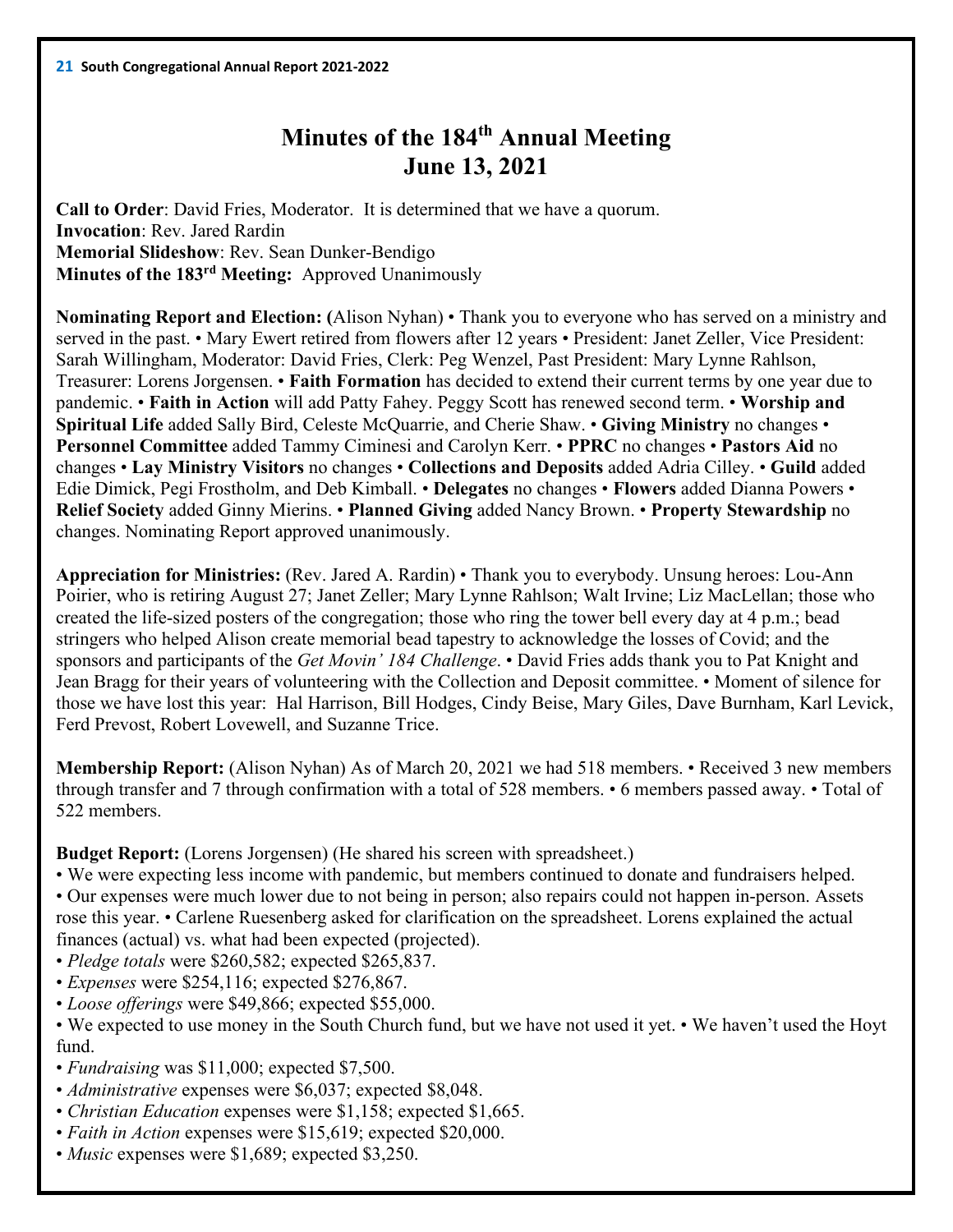• *Personnel* expenses were \$254,116; expected \$276,867.

• *Operating* expenses were \$11,322; expected \$21,875.

• *The Pleasant Street building* costs were \$40,733; expected \$65,827.

• *The Community building* (6 South State Street) costs were \$17,589; expected \$31,420.

Stock Market was good to us, many our various endowments continued to go up. • Music budget: We can take from the music reserves (the Hoyt Fund) up to whatever our expenses were. • The staff were given some raises. • We covered our expenses with our savings account this year • Next year will be increased in cost due to full staff and returning to person. • Major commercial tenant in 6 South State St. will be discounted next year. We are taking money from savings to cover these costs. • Last year pledge total was \$305,000. We discounted that by 5% to come up with budgeted figure for this year. At the end of April, we were at 98% of our goal. • Next year's budget is \$278,350 for pledge. • One of our biggest incomes will be various endowments and savings next year. Before end of this fiscal year, we will take \$35,000 from the South Church fund. • The South Church endowment has risen to \$668,000.00 as of the end of April. • Hoyt Fund of \$230,000 may be used to cover new sound system. • \$42,000 in reserves of 6 South State Street and \$34,00 in reserves for Pleasant Street should cover, with fundraising, any needed funds. • Upcoming Budget: \$278,350 for pledges. \$60,000 loose offerings. • Reduced gifts to \$3,000. • Moseley fund \$7,000. • Projecting to take out \$70,000 from UCC South Church Fund. • Personnel related expenses will increase. Rental income will drop to \$49,992. • Budget deficit of about - \$16,000. • David Fries asked if the draws from investment are consistent with the policy created for that. Lorens affirmed. • Budget approved unanimously.

**Remembering Those Who have Died:** (Rev. Jared A. Rardin) Horace Blood, Robert Lovewell, Hal Harrison, Bill Hodges, Nancy Sears, Nancy Ware, and Willow Ashley.

#### **Closing Prayer:** Rev. Sean Dunker-Bendigo

**Adjourn the Meeting**: David Fries voted to adjourn the meeting. • Approved Unanimously (\*These minutes submitted by Kayla Pingree, taken directly from the Zoom recording on June 16, 2022.)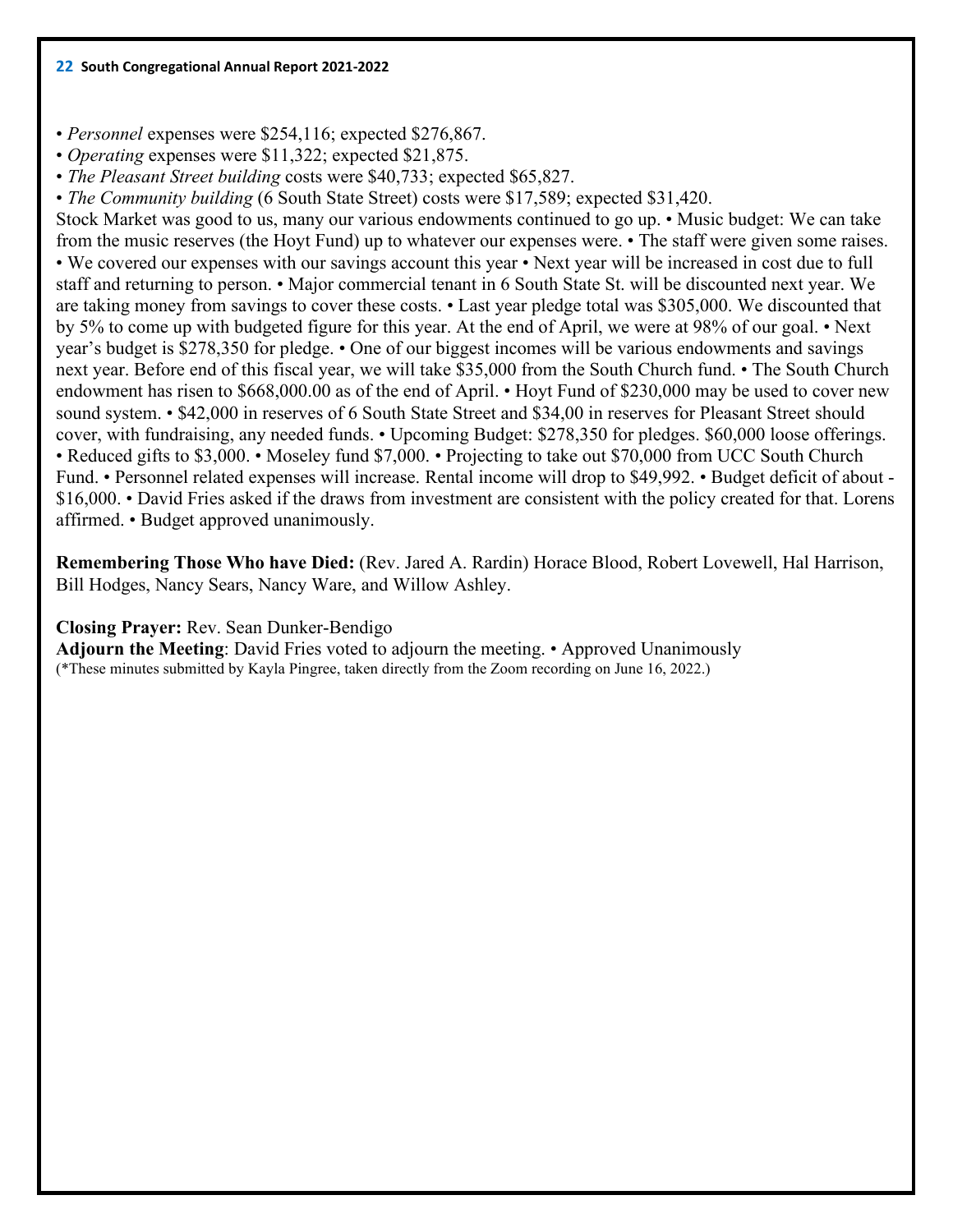| 23 South Congregational Annual Report 2021-2022            |                  |
|------------------------------------------------------------|------------------|
| <b>Membership Report to the NH Conference, March 2021:</b> | 482              |
| Received into membership through Confession of Faith:      | $\boldsymbol{0}$ |
| Received into membership through Reaffirmation of Faith:   | $\mathbf{1}$     |
| Received into membership through Transfer:                 | $\overline{4}$   |
| Received into membership through Confirmation:             | 11               |
| <b>Total Increase in Membership:</b>                       | 16               |
| Removed from Membership through Death:                     | 5                |
| Removed from Membership through Inactive:                  | $\overline{2}$   |
| <b>Total Decrease in Membership:</b>                       | $-7$             |
| <b>Adjustment to Membership Total:</b>                     | $+11$            |
| Total Membership as of 6/22/21:                            | 533              |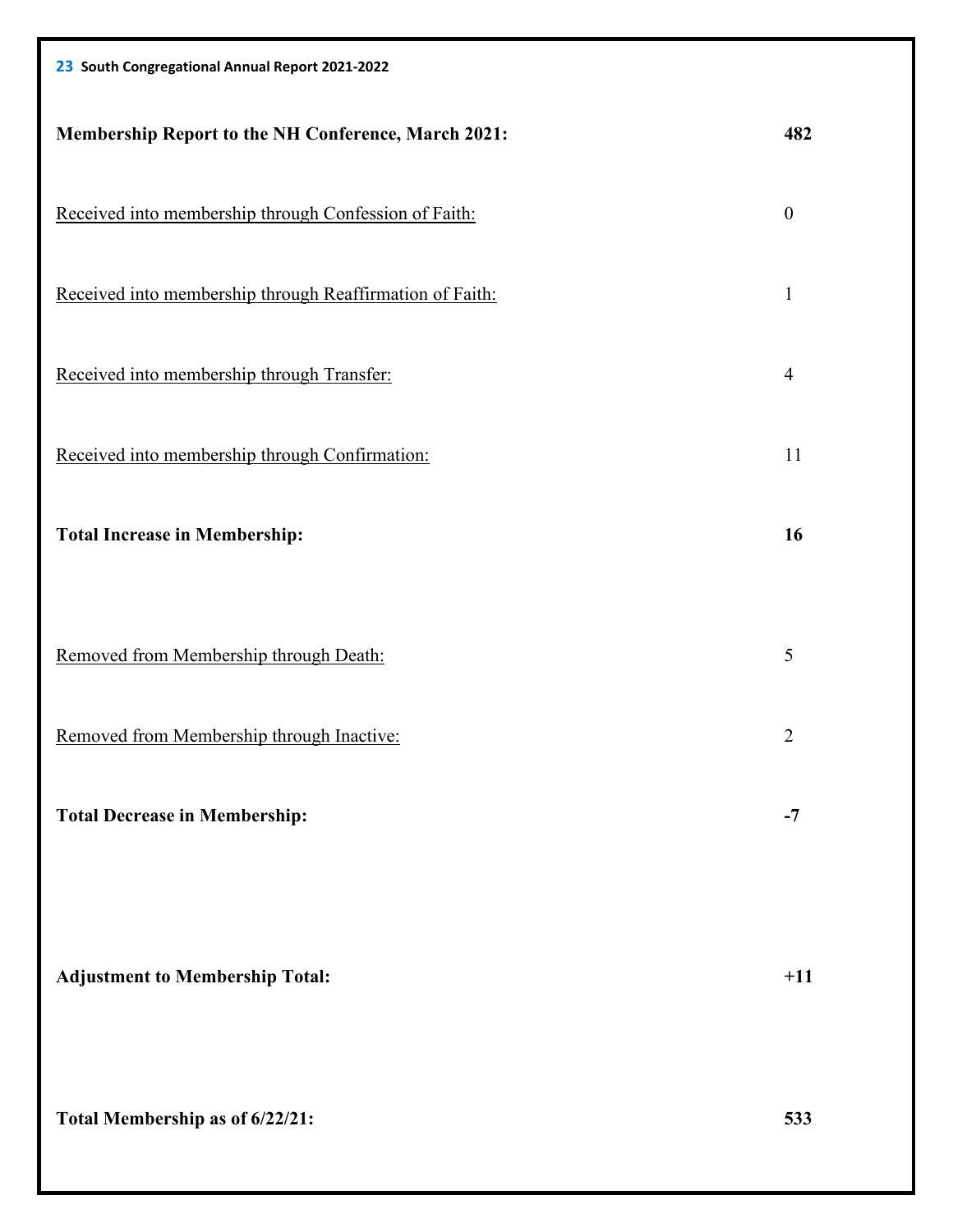# **Nominating Report Officer, Ministry and Committee Rosters 2021-2022**

|                 |                     | <b>Officers</b> |      |
|-----------------|---------------------|-----------------|------|
| President:      | <b>Betsy Clardy</b> | 1st Term        | 2024 |
| Vice President: | Duane Bailey        | 1st Term        | 2024 |
| Moderator:      | David Fries         | 14th Term       | 2023 |
| Past President: | Janet Zeller        | 1st Term        | 2024 |
| Treasurer:      | Lorens Jorgensen    | 4th Term        | 2023 |

#### **Ministries**

| Faith Formation: (up to 9 Members) |          |                     |
|------------------------------------|----------|---------------------|
| <b>Bruce Bairstow</b>              | 2nd Term | 2024                |
| <b>Judy Forest</b>                 | 2nd Term | 2025                |
| Cynthia Hogan                      | 2nd Term | 2024                |
| Joanne Miles-Holmes                | 2nd Term | 2025                |
| Ryan Sahr                          | 2nd Term | 2023                |
| Faith In Action: (up to 9 Members) |          |                     |
| $D - 44 = 12$                      | $1.4$ T  | $\bigcap \bigcap A$ |

| Patty Fahey      | 1st Term | 2024 |
|------------------|----------|------|
| Pegi Frostholm   | 1st Term | 2025 |
| Susan Hatem      | 1st Term | 2023 |
| Shasta Jorgensen | 1st Term | 2025 |
| Peggy Scott      | 2nd Term | 2024 |
| Pauline Simonton | 2nd Term | 2025 |

## Worship and Spiritual Life: *(up to 12 Members)*

| Sally Bird        | 1st Term | 2024 |
|-------------------|----------|------|
| Joel Eaton        | 1st Term | 2025 |
| Becky Field       | 1st Term | 2025 |
| Jay Haines        | 2nd Term | 2023 |
| Celeste McQuarrie | 1st Term | 2024 |
| Bonnie Ota        | 1st Term | 2025 |
| Cherie Shaw       | 1st Term | 2024 |
| Julia Wagner      | 1st Term | 2025 |

| Giving Ministry: (up to 12 Members) |          |      |
|-------------------------------------|----------|------|
| <b>Kit DeVries</b>                  | 1st Term | 2024 |
| Liz Garlo                           | 2nd Term | 2023 |
| Lorens Jorgensen                    | 2nd Term | 2023 |
| Joe York                            | 1st Term | 2025 |

| Property Stewardship: (up to 9 Members) |                    |  |
|-----------------------------------------|--------------------|--|
| Debbie Carley                           | Mary Lynne Rahlson |  |
| Will Delker                             | Mike Gfroerer      |  |
| Peter Imse                              | Lorens Jorgensen   |  |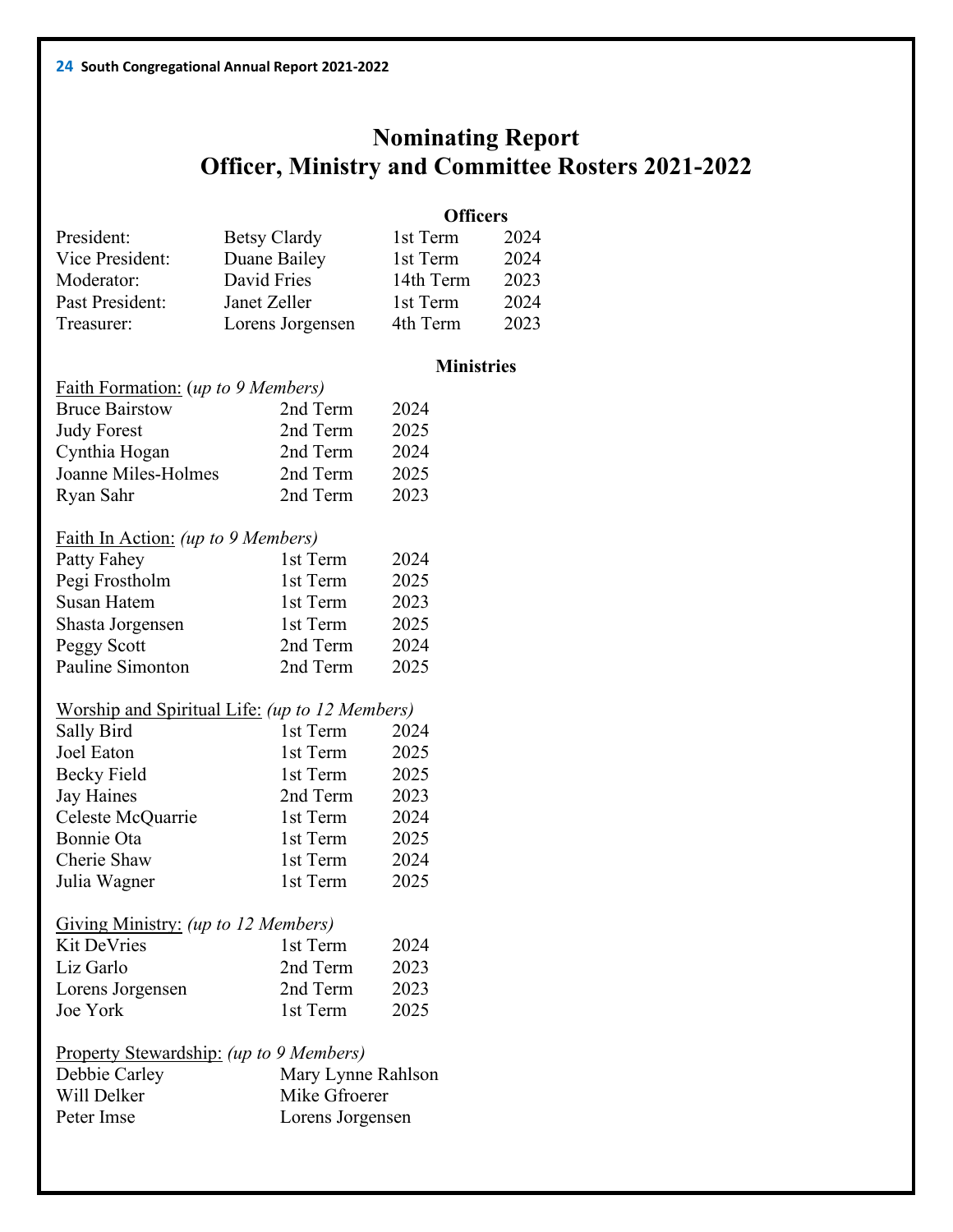| Racial Justice Action Group: |                       |
|------------------------------|-----------------------|
| Nancy Brown                  | Eileen Jones          |
| Faye Buttrick                | Linda Kenison         |
| John Buttrick                | Susan Moore           |
| Toni Callahan                | Chip Morgan           |
| Tammy Ciminesi               | Lynne Morgan          |
| Sean Dunker-Bendigo          | <b>Tracey Osborne</b> |
| Jenifer Evans                | Jed Rardin            |
| <b>Becky Field</b>           | Janet Zeller          |

### **Staffing Ministries**

| Personnel: <i>(up to 5 Members)</i> |          |      |
|-------------------------------------|----------|------|
| Ashley Babladelis                   | 1st Term | 2023 |
| Tammy Ciminesi                      | 1st Term | 2024 |
| Carolyn Kerr                        | 1st Term | 2024 |
| <b>Steve Murray</b>                 | 1st Term | 2023 |

PPRC\*: *(up to 5 Members)* David Fries Emily Geoghegan Bill Jacob Laura Knoy *\*PPRC members chosen by Worship & Spiritual Life Members and Pastors*

## **Spiritual Care and Visitation Ministries**

| Pastor's Aid:     |     |
|-------------------|-----|
| Eileen Gfroerer   | N/T |
| <b>Bill Jacob</b> | N/T |
| Eileen Jones      | N/T |
| Cheryl Nickerson  | N/T |
| Ray Phelan        | N/T |
| Cy Sherman        | N/T |
| Pam Young         | N/T |
|                   |     |

# Lay Ministry Visitors:

| Jean Bragg           | N/T |
|----------------------|-----|
| Toni Callahan        | N/T |
| Herb Carpenter       | N/T |
| <b>Kathy Daniels</b> | N/T |
| Rachelle Eaton       | N/T |
| Nancy Haigh          | N/T |
| <b>Jay Haines</b>    | N/T |
| <b>Bill Jacob</b>    | N/T |
| Bonnie Ota           | N/T |
| Oge Young            | N/T |
|                      |     |